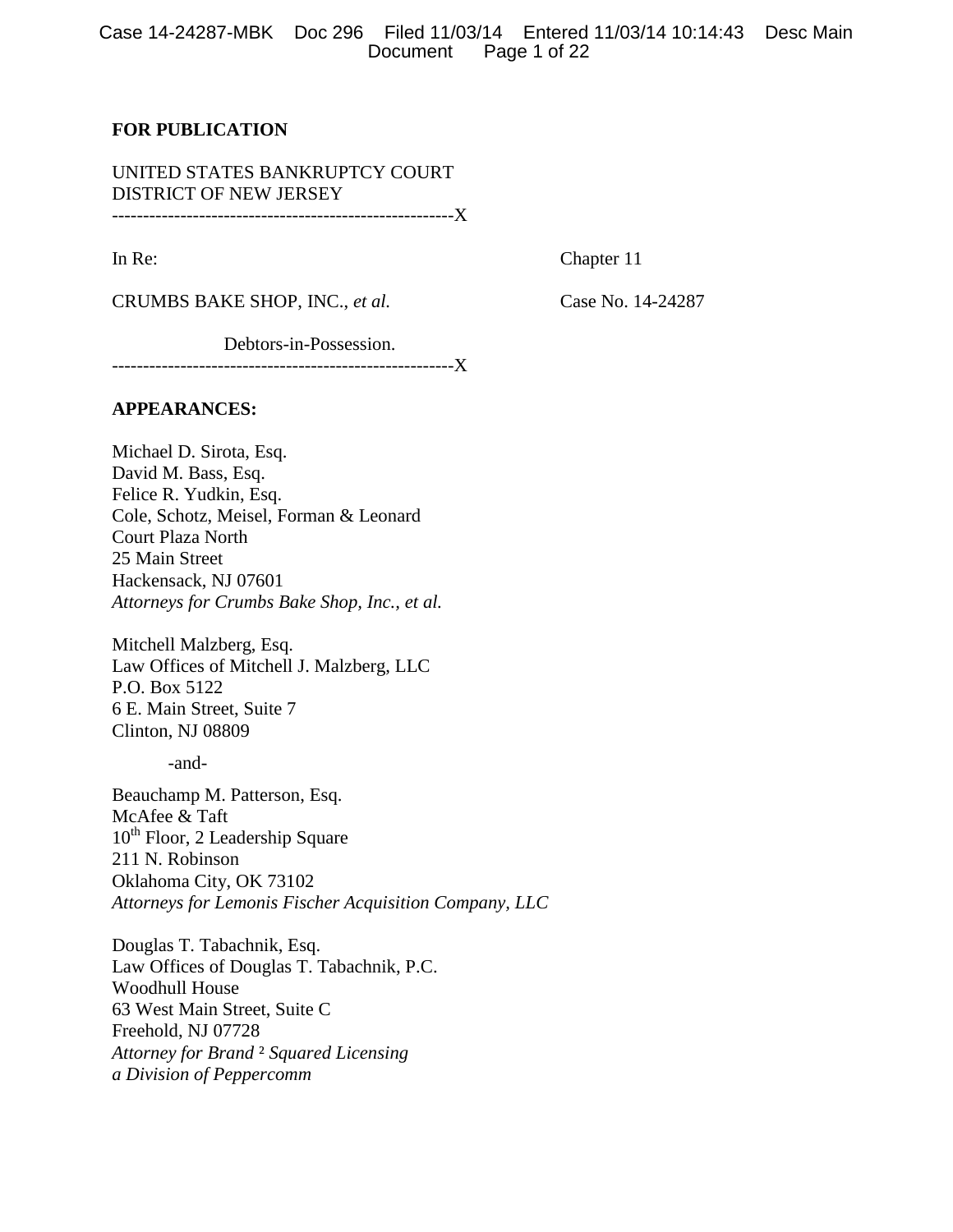Case 14-24287-MBK Doc 296 Filed 11/03/14 Entered 11/03/14 10:14:43 Desc Main Page 2 of 22

Jeffrey A. Cooper, Esq. Barry J. Roy, Esq. Rabinowitz, Lubetkin & Tully, LLC 293 Eisenhower Parkway, Suite 100 Livingston, NJ 07039 *Attorneys for Coastal Foods Baking, LLC* 

Sharon L. Levine, Esq. Elie J. Worenklein, Esq. Lowenstein Sandler LLP 65 Livingston Avenue Roseland, NJ 07068 *Attorneys for the Official Committee of Unsecured Creditors*

## **MICHAEL B. KAPLAN, U.S.B.J.**

## **MEMORANDUM DECISION**

## **INTRODUCTION**

This matter comes before the Court on the motion of Lemonis Fischer Acquisition Company, LLC ("LFAC") for an order in aid of the Court's prior order ("Sale Order"), dated August 27, 2014, which, *inter alia*, authorized and approved the sale of substantially all of the Debtors' assets free and clear of liens, claims, encumbrances, and interests to LFAC. The issues now facing the Court are:

- **I.** Whether trademark licensees to rejected intellectual property licenses fall under the protective scope of 11 U.S.C. § 365(n), notwithstanding that "trademarks" are not explicitly included in the Bankruptcy Code definition of "intellectual property";
- **II.** Whether a sale of Debtors' assets pursuant to 11 U.S.C. §§ 363(b) and (f) trumps and extinguishes the rights of third party licensees under § 365(n); and
- **III.** To the extent there are continuing obligations under the license agreements, which party is entitled to the collection of royalties generated as a result of third party licensees' use of licensed intellectual property.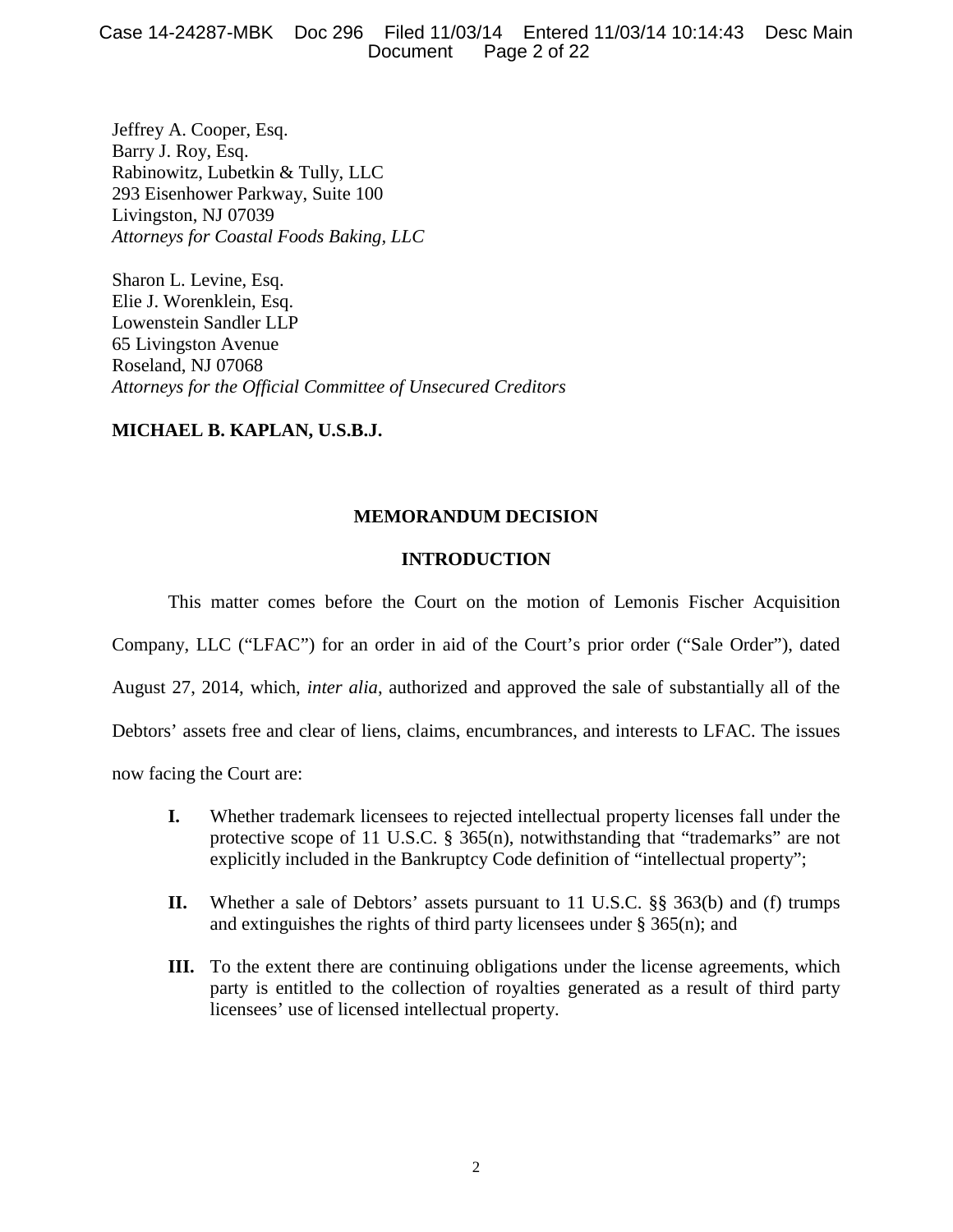## **JURISDICTION**

The Court has jurisdiction over this contested matter under 28 U.S.C. §§ 1334(a) and 157(a) and the Standing Order of the United States District Court dated July 10, 1984, as amended October 17, 2013, referring all bankruptcy cases to the bankruptcy court. This matter is a core proceeding within the meaning of 28 U.S.C. § 157(b)(2)(A), (B), (M), and (O). Venue is proper in this court under 28 U.S.C. § 1408. The court issues the following findings of fact and conclusions of law pursuant to Fed. R. Bankr. P.  $7052<sup>1</sup>$  $7052<sup>1</sup>$  $7052<sup>1</sup>$ 

## **BACKGROUND**

Crumbs Bake Shop, Inc., *et. al.,* the within debtors and debtors-in-possession (collectively, the "Debtors") specialized in the retail sales of cupcakes, baked goods, and beverages. Debtors sold their products through retail stores, an e-commerce division, catering services, and wholesale distribution business. In addition, Debtors entered into licensing agreements with third parties, which allowed such parties to utilize the Crumbs trademark and trade secrets, and sell products under the Crumbs brand. To maximize licensing revenues, Debtors entered into a Representation Agreement with Brand² Squared Licensing ("BSL"). Under the Representation Agreement, BSL agreed to provide certain services to Debtors, including the provision of brand licensing services related to license agreements. On Debtors' behalf, BSL procured agreements ("License Agreements") with the following licensees for use of Debtors' trademark and trade secrets: Coastal Foods Baking, LLC; Pelican Bay LTD; White Coffee Company; Uncle Harry's, Inc.; Mystic Apparel, LLC; and POP! Gourmet (collectively, the "Licensees").

<span id="page-2-0"></span><sup>&</sup>lt;sup>1</sup> To the extent that any of the findings of fact might constitute conclusions of law, they are adopted as such. Conversely, to the extent that any conclusions of law constitute findings of fact, they are adopted as such.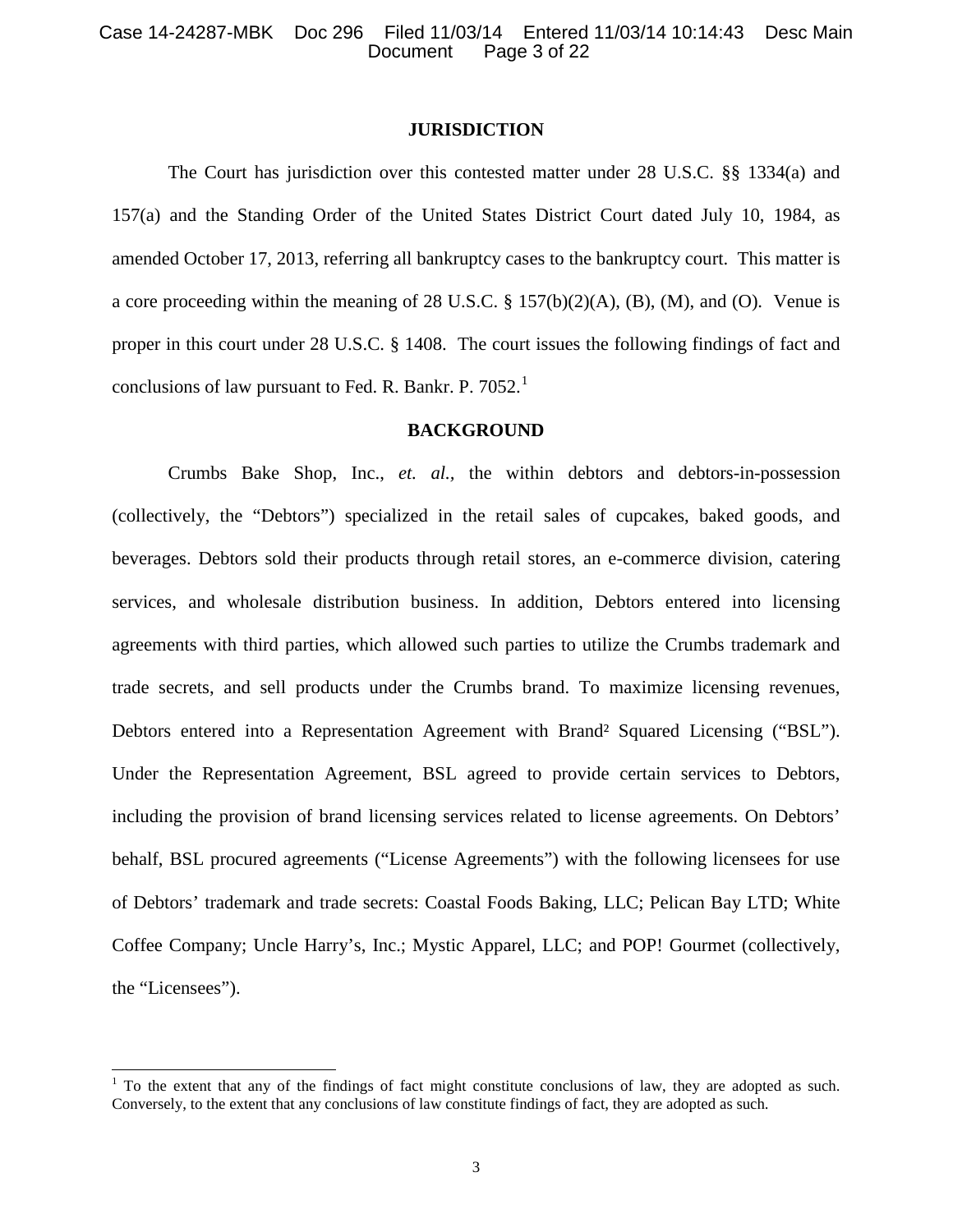#### Case 14-24287-MBK Doc 296 Filed 11/03/14 Entered 11/03/14 10:14:43 Desc Main Page 4 of 22

Given severe liquidity constraints, limited available cash, and to avoid incurring liabilities they could not pay, Debtors ceased operations on July 7, 2014. Thereafter, on July 11, 2014 ("Petition Date"), Debtors filed voluntary petitions for relief pursuant to Chapter 11 of the United States Code ("Bankruptcy Code"). Since the Petition Date, Debtors have managed their businesses as debtors-in-possession pursuant to §§ 1107 and 1108 of the Bankruptcy Code.

On the Petition Date, Debtors entered into a credit bid Asset Purchase Agreement ("APA") with LFAC for the sale of substantially all of Debtors' assets. On July 14, 2014, Debtors filed a motion ("Sale Motion") seeking, *inter alia,* Court approval of the APA, certain bidding procedures, and authorizing Debtors to sell substantially all their assets free and clear of liens, claims, encumbrances, and interests. Attached to the Sale Motion was a Proposed Order ("Proposed Order") for the sale of Debtors' assets to LFAC. On July 25, 2014, the Court entered an Order approving certain bidding procedures which contemplated an auction process. Debtors did not receive any higher or better offers other than the stalking horse bid from LFAC. On August 27, 2014, this Court entered the Sale Order, approving the sale of substantially all of Debtors' assets free and clear of liens, claims, encumbrances, and interests to LFAC.

On August 28, 2014, the day following approval of the sale, Debtors filed a motion ("Rejection Motion") to reject certain executory contracts and unexpired leases, including the License Agreements held with the aforementioned Licensees. Shortly thereafter, a response was filed by BSL asserting that Licensees could elect, under § 365(n), to retain their rights under their respective License Agreements. BSL also sought entitlement to royalties in the event Licensees elected to continue using the licensed intellectual property. On September 19, 2014, Debtors withdrew the Rejection Motion only to the extent that it related to the License Agreements with Licensees. This Court entered an order on October 1, 2014 authorizing the rejection of a number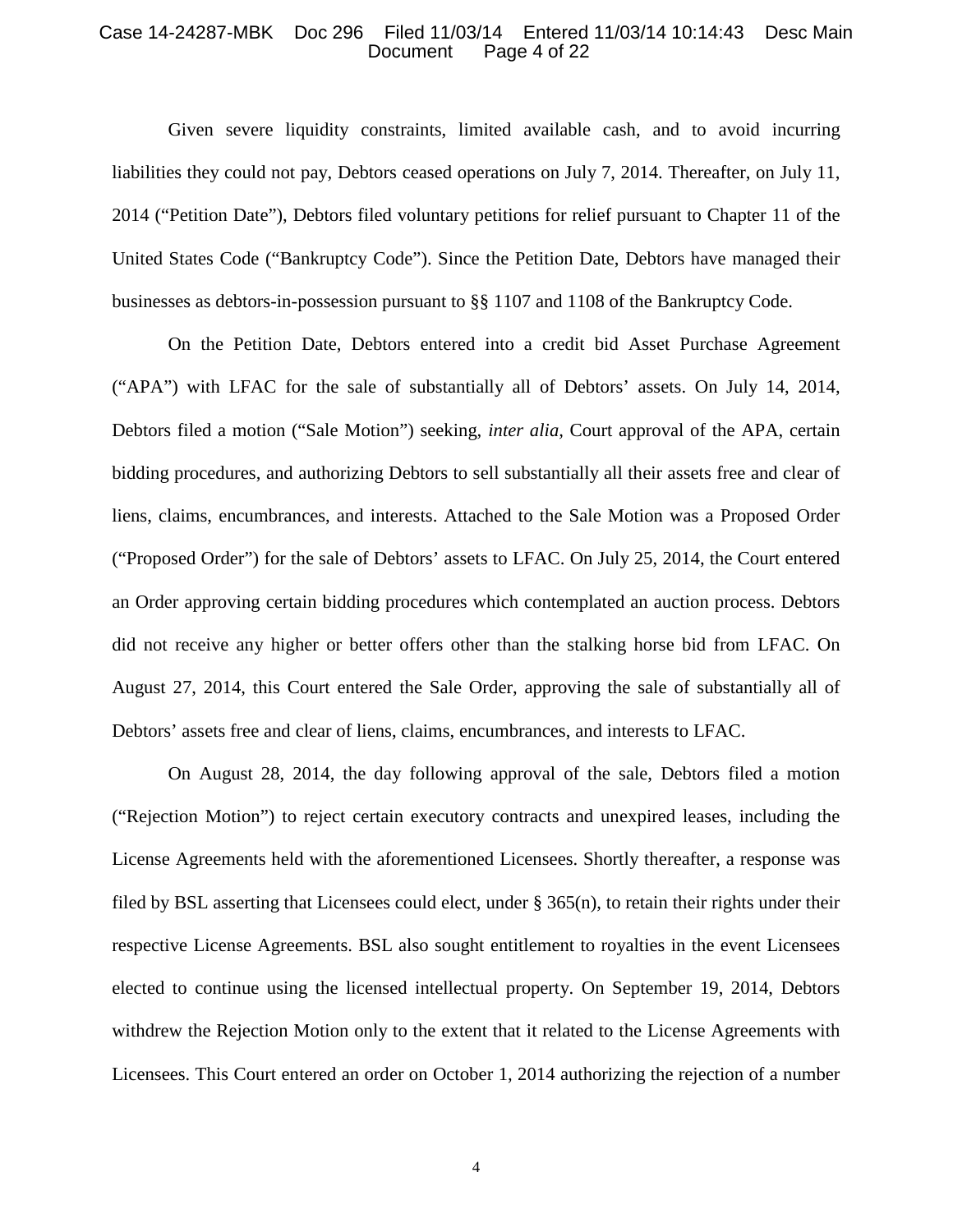#### Case 14-24287-MBK Doc 296 Filed 11/03/14 Entered 11/03/14 10:14:43 Desc Main Page 5 of 22

of executory contracts, unexpired leases and licenses, but excluding those involving Licensees. At this juncture, the parties seek a determination of the effect of the Sale Order on their respective rights.

#### **DISCUSSION**

# *(I) Trademark licensees to rejected intellectual property licenses fall under the protective scope of 11 U.S.C. § 365(n), notwithstanding that "trademarks" are not explicitly included in the Bankruptcy Code definition of "intellectual property."*

Prior to the enactment of 11 U.S.C. § 365(n), the Fourth Circuit issued a decision in *Lubrizol Enterprises, Inc. v. Richmond Metal Finishers, Inc.*, 756 F.2d 1043 (4th Cir. 1985), in which a debtor-licensor moved to reject the intellectual property license it had granted to a particular licensee. The court permitted the rejection under § 365, and held that the rejection of an intellectual property license deprives the licensee of the rights previously granted under the licensing agreement. *Id.* at 1048. The court stated that the rejection constituted a breach and, as such, the licensee would be entitled to monetary damages under  $\S 365(g)$ . However, the Fourth Circuit maintained that the licensee could not retain its contractual rights, and thus the licensee was stripped of the rights it previously held under the licensing agreement. *Id.* The decision in *Lubrizol* caused concern that "any patent or trademark licensor could go into Chapter 11 and invalidate a license perfectly valid under contract law." *In re Exide Technologies*, 607 F.3d 957, 965 (3d Cir. 2010) (Ambro, J., concurring) (citation omitted). This Court is not persuaded by the decision in *Lubrizol* and is not alone in finding that its reasoning has been discredited. *See Sunbeam Products, Inc. v. Chicago Am. Mfg., LLC*, 686 F.3d 372, 377-78 (7th Cir. 2012) ("Scholars uniformly criticize *Lubrizol*, concluding that it confuses rejection with the use of an avoiding power.").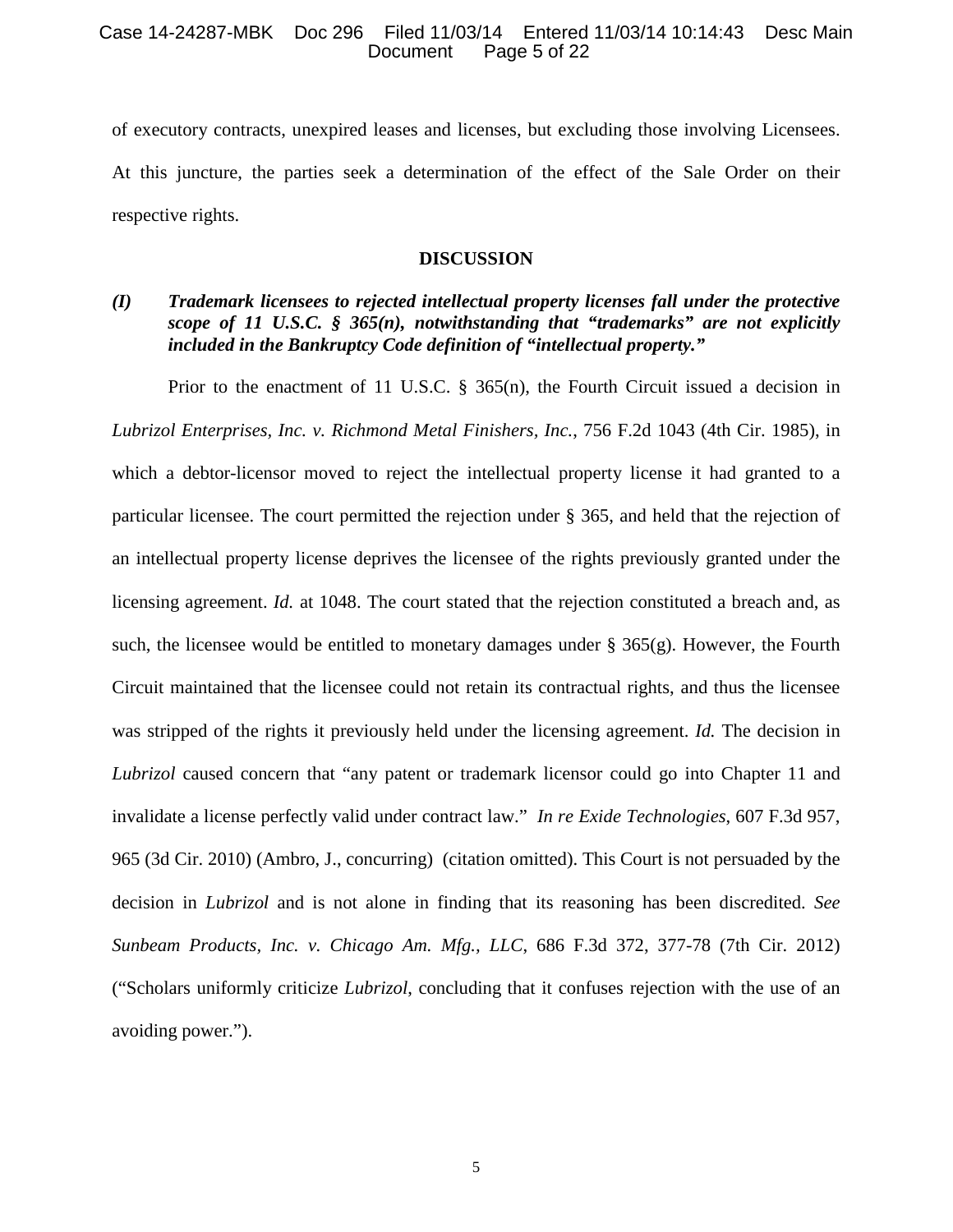## Case 14-24287-MBK Doc 296 Filed 11/03/14 Entered 11/03/14 10:14:43 Desc Main Page 6 of 22

Three years after *Lubrizol*, Congress enacted 11 U.S.C. § 365(n). The relevant portion of

§ 365(n) reads as follows:

(1) If the trustee rejects an executory contract under which the debtor is a licensor of a right to intellectual property, the licensee under such contract may elect—

> (A) to treat such contract as terminated by such rejection if such rejection by the trustee amounts to such a breach as would entitle the licensee to treat such contract as terminated by virtue of its own terms, applicable nonbankruptcy law, or an agreement made by the licensee with another entity; or

> (B) to retain its rights (including the right to enforce any exclusivity provision of such contract, but excluding any other right under applicable nonbankruptcy law to specific performance of such contract) under such contract and under any agreement supplementary to such contract, to such intellectual property ..., as such rights existed immediately before the case commenced for—

> > (i) the duration of such contract; and

(ii) any period for which such contract may be extended by the licensee as of right under applicable nonbankruptcy law.

(2) If the licensee elects to retain its rights, as described in paragraph (1)(B) of this subsection, under such contract—

> (A) the trustee shall allow the licensee to exercise such rights;

> (B) the licensee shall make all royalty payments due under such contract for the duration of such contract and for any period described in paragraph (1)(B) of this subsection for which the licensee extends such contract; and

(C) the licensee shall be deemed to waive—

(i) any right of setoff it may have with respect to such contract under this title or applicable nonbankruptcy law; and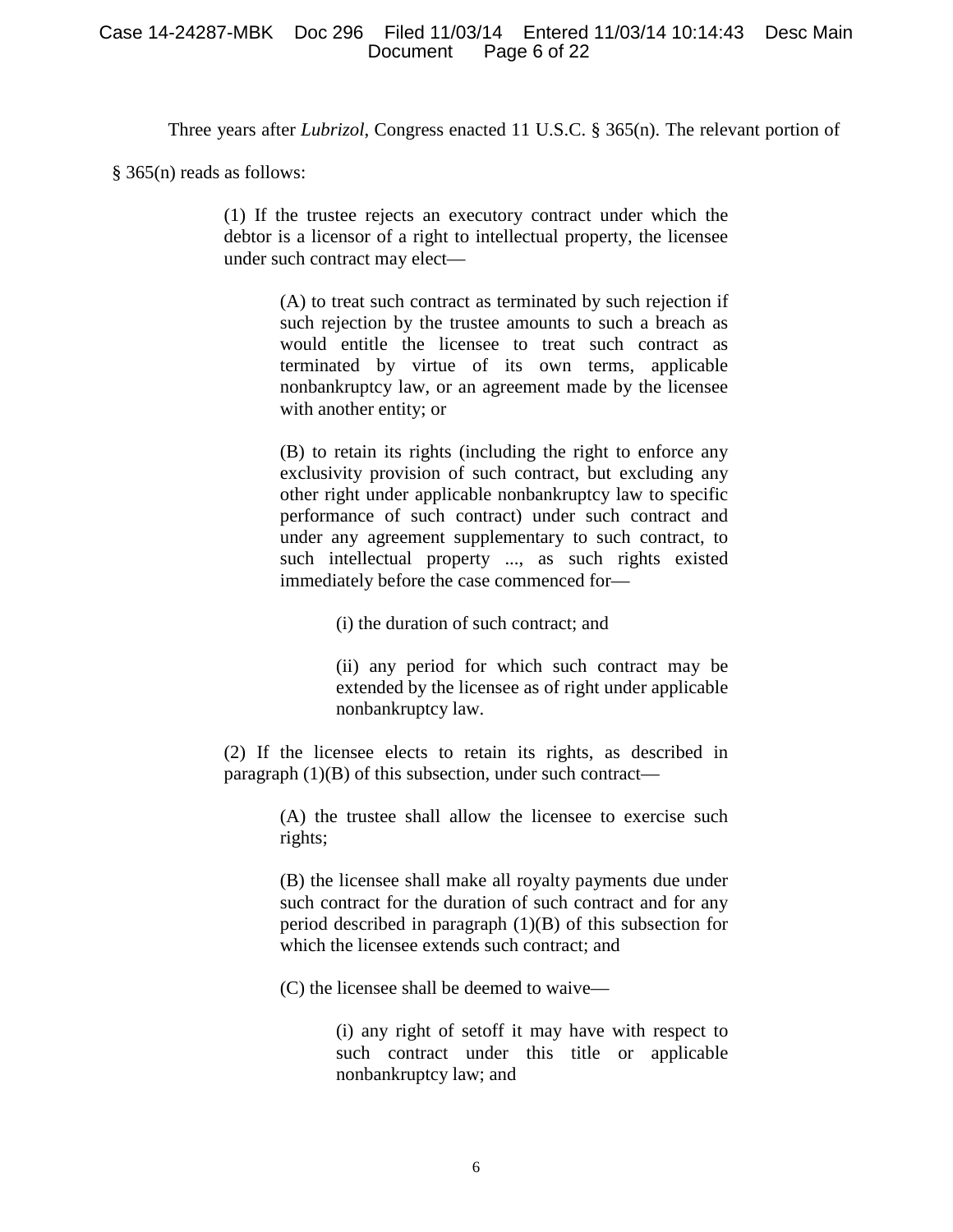## Case 14-24287-MBK Doc 296 Filed 11/03/14 Entered 11/03/14 10:14:43 Desc Main Page 7 of 22

(ii) any claim allowable under [section 503\(b\)](https://a.next.westlaw.com/Link/Document/FullText?findType=L&pubNum=1000546&cite=11USCAS503&originationContext=document&transitionType=DocumentItem&contextData=%28sc.DocLink%29#co_pp_a83b000018c76) of this title arising from the performance of such contract.

11 U.S.C. § 365(n). "Through this provision, Congress sought 'to make clear that the rights of an intellectual property licensee to use the licensed property cannot be unilaterally cut off as a result of the rejection of the license pursuant to Section 365 in the event of the licensor's bankruptcy.'" *In re Exide Technologies,* 607 F.3d at 965 (quoting S. Rep. No. 100-505, at 1 (1988)). Congress professed that courts allowing the use of § 365 to strip intellectual property licensees of their rights "threaten an end to the system of licensing of intellectual property . . . that has evolved over many years to the mutual benefit of both the licensor and the licensee and to the country's indirect benefits." S. Rep. No. 100-505, at 3 (1988). In response to this problem, Congress provided that when a debtor-licensor rejects an intellectual property license, the licensee is permitted to make an election under  $\S$  365(n). If the licensee chooses to retain its rights, the licensor is not bound by any continuing obligations under § 365(n).<sup>[2](#page-6-0)</sup>

While § 365(n) applies to intellectual property licenses, the definition of "intellectual property" is not found within that section of the Bankruptcy Code; rather, the definition is found in § 101(35A). Therein, Congress failed to include explicitly trademarks. The definition of "intellectual property" reads as follows:

(A) trade secret;

- (B) invention, process, design, or plant protected under title 35;
- (C) patent application;
- (D) plant variety;
- (E) work of authorship protected under title 17; or
- (F) mask work protected under chapter 9 of title 17;
- to the extent protected by applicable nonbankruptcy law.

<span id="page-6-0"></span><sup>&</sup>lt;sup>2</sup> "[I]n the event that a bankrupt licensor rejects an intellectual property license, § 365(n) allows a licensee to retain its licensed rights-along with its duties-**absent any obligations owed by the debtor-licensor**." *In re Exide Technologies*, 607 F.3d at 966 (emphasis added). By way of analogy, when a debtor-licensor rejects a software license, § 365(n) would *not* require the licensor to provide continuing updates or maintenance to the licensee.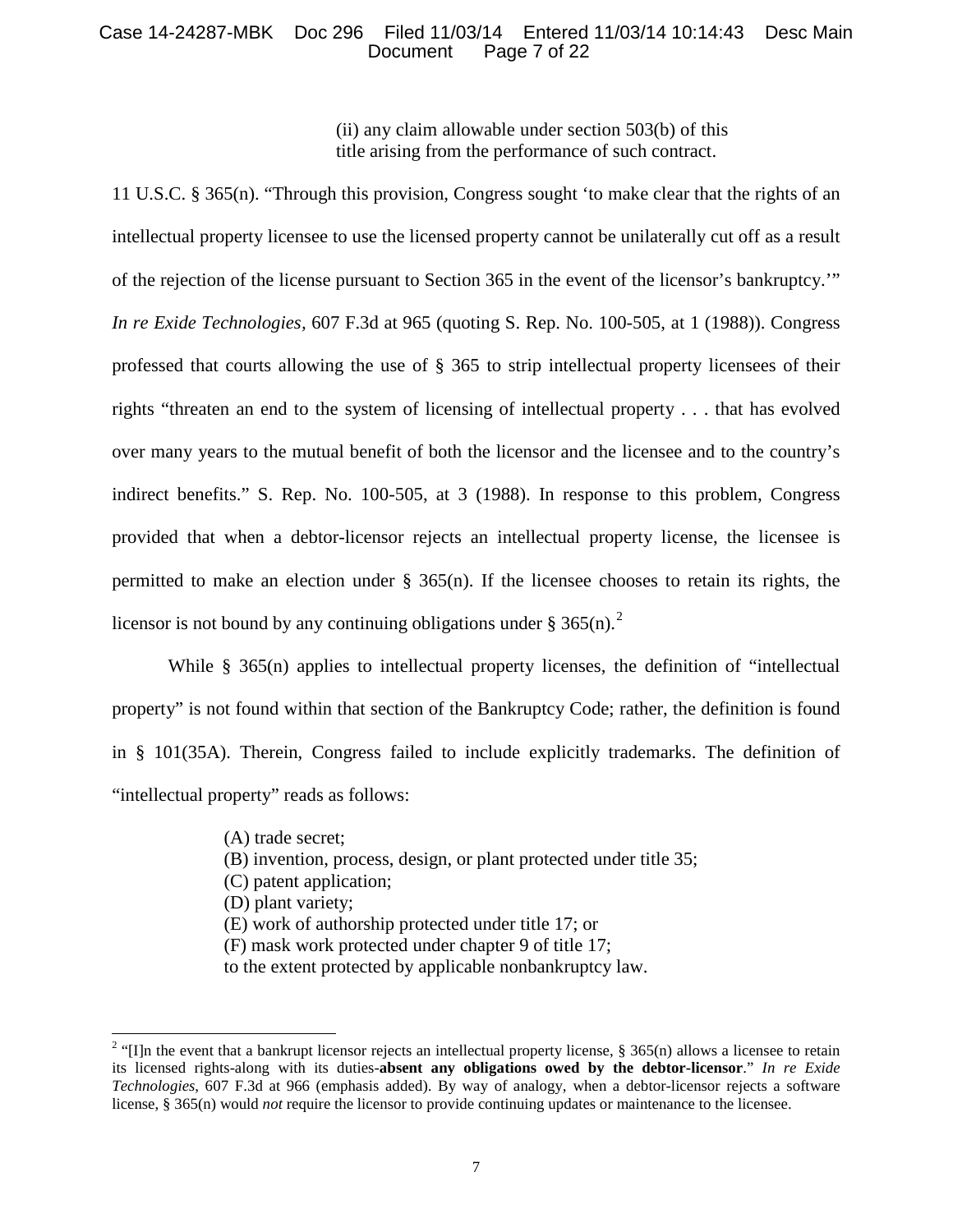#### Case 14-24287-MBK Doc 296 Filed 11/03/14 Entered 11/03/14 10:14:43 Desc Main Page 8 of 22

11 U.S.C. § 101(35A). Some courts have reasoned by negative inference that the omission of trademarks from the definition of intellectual property indicates that Congress intended for the decision in *Lubrizol* to control when a debtor-licensor rejects a trademark license. *See, e.g., In re Global Holdings, Inc.*, 290 B.R. 507, 513 (Bankr. Del. 2003) ("[S]ince the Bankruptcy Code does not include trademarks in its protected class of intellectual property, *Lubrizol* controls and the Franchisees' right to use the trademark stops on rejection."). LFAC adopts this same line of reasoning in arguing that, in the event of a rejection, the trademark Licensees would not be protected by  $\S$  365(n).

This Court adopts a position which differs from LFAC's limited view of § 365(n), and holds that reasoning by negative inference is improper in the context of the rejection of trademark licenses. As detailed in his concurring opinion in *In re Exide Technologies*, 607 F.3d at 966, Judge Ambro affirmed, "I believe such reasoning is inapt for trademark license rejections." In support for this approach, the Court directs its attention to Congress's explanation in the Senate committee report on the bill for  $\S 365(n)$ . Therein, Congress stated:

> [T]he bill does not address the rejection of executory trademark, trade name or service mark licenses by debtor-licensors. While such rejection is of concern because of the interpretation of section 365 by the *Lubrizol* court and others, *see, e.g., In re Chipwich, Inc.,* 54 Bankr. Rep. 427 (Bankr. S.D.N.Y. 1985), such contracts raise issues beyond the scope of this legislation. In particular, trademark, trade name and service mark licensing relationships depend to a large extent on control of the quality of the products or services sold by the licensee. Since these matters could not be addressed without more extensive study, it was determined to postpone congressional action in this area and **to allow the development of equitable treatment of this situation by bankruptcy courts.** . . . Nor does the bill address or intend any inference to be drawn concerning the treatment of executory contracts which are unrelated to intellectual property.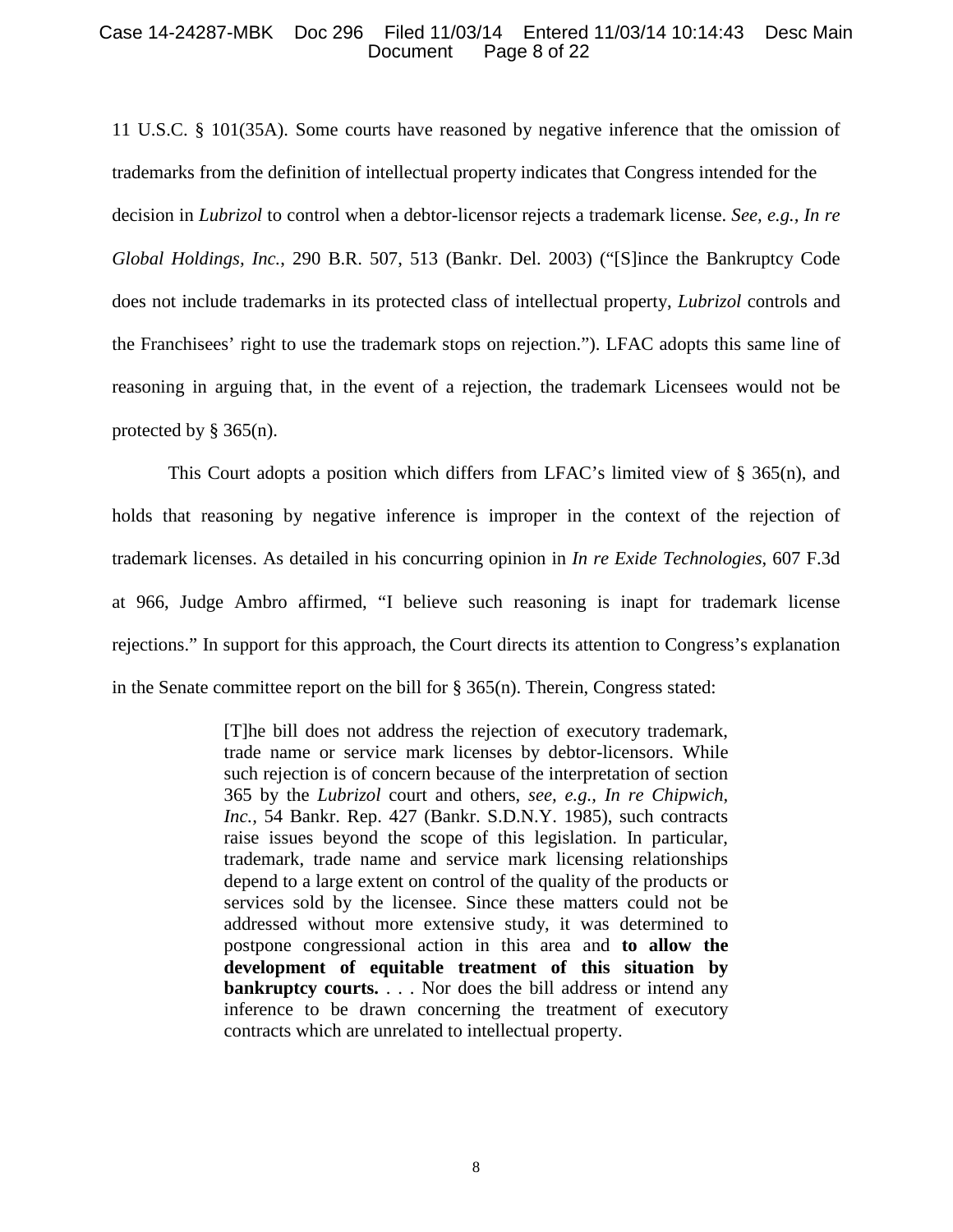#### Case 14-24287-MBK Doc 296 Filed 11/03/14 Entered 11/03/14 10:14:43 Desc Main Page 9 of 22

S. Rep. No. 100-505, at 5 (emphasis added). The Court shares Judge Ambro's perspective that Congress intended the bankruptcy courts to exercise their equitable powers to decide, on a case by case basis, whether trademark licensees may retain the rights listed under § 365(n). Here, the Court finds that it would be inequitable to strip the within Licensees of their rights in the event of a rejection, as those rights had been bargained away by Debtors.

> Courts may use § 365 to free a bankrupt trademark licensor from burdensome duties that hinder its reorganization. They should not . . . use it to let a licensor take back trademark rights it bargained away. This makes bankruptcy more a sword than a shield, putting debtor-licensors in a catbird seat they often do not deserve.

*In re Exide Technologies*, 607 F.3d at 967-68. LFAC argues that such equitable considerations should not come into play when, as here, Debtors have sold their assets to a bona fide purchaser. While some courts have suggested that § 365(n) rights of third parties should succumb to the interests of maximizing the bankruptcy estate in liquidation contexts, this Court finds no basis for such a distinction. Bankruptcy estates, whether reorganizing or liquidating, benefit already from the ability to assume or reject executory agreements. There is no reason to augment such benefits at the expense of third parties and a licensing system which Congress sought to protect by means of preserving certain rights under § 365(n). Indeed, in sale cases, which currently dominate the retail Chapter 11 landscape, monetary recoveries primarily benefit the pre-petition and post-petition lenders and administrative claimants. Minimal distributions to general unsecured creditors are the norm. It is questionable that Congress intended to sacrifice the rights of licensees for the benefit of the lending community. Rather, as noted by Judge Ambro, Congress envisaged the Bankruptcy Courts as exercising discretion and equity on a case by case basis.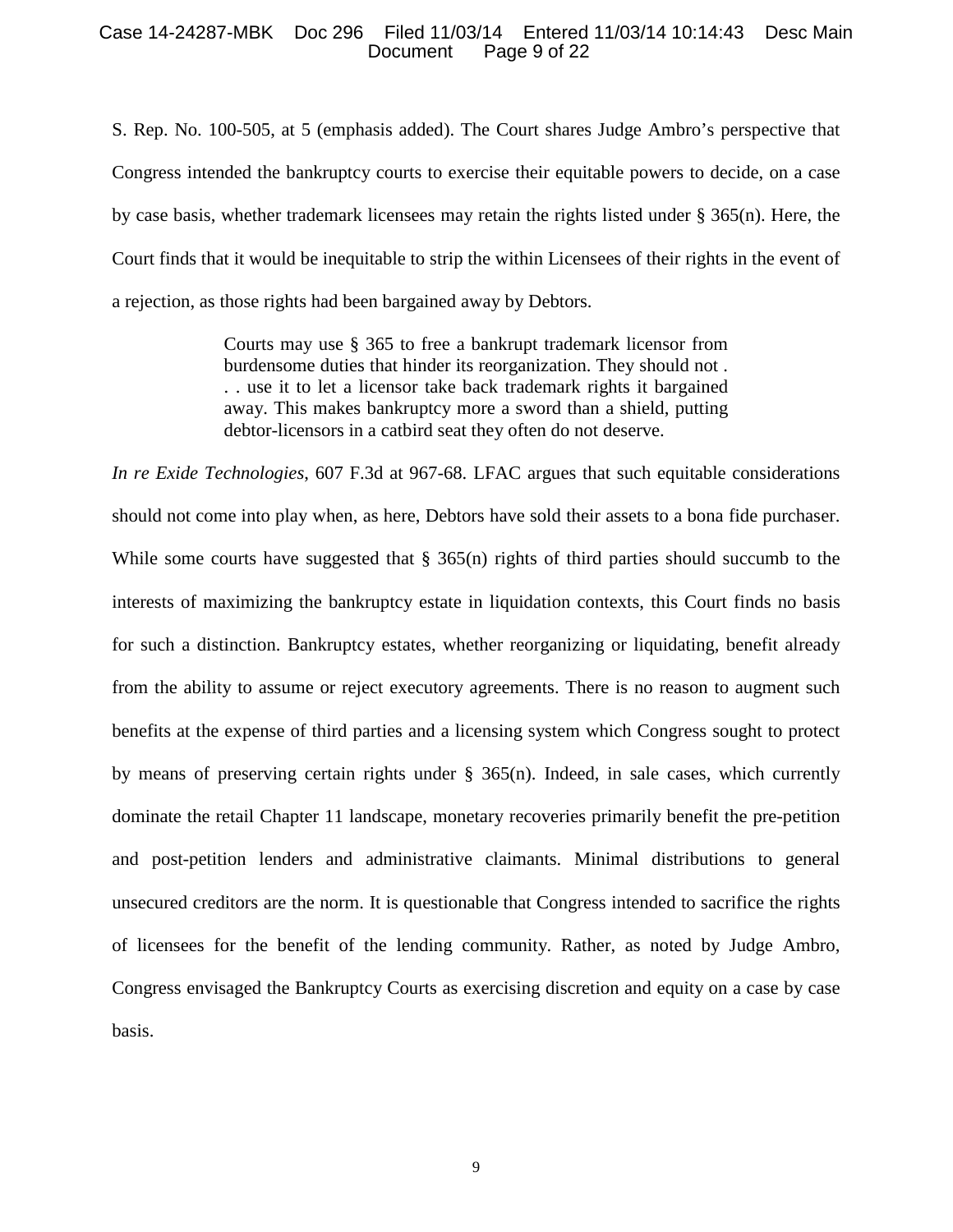#### Case 14-24287-MBK Doc 296 Filed 11/03/14 Entered 11/03/14 10:14:43 Desc Main Page 10 of  $22$

LFAC submits that, in the event Licensees were to make an election under  $\S$  365(n) to continue using the trademarks, LFAC would be placed in a licensor-licensee arrangement that it never intended to assume. Yet, LFAC or any other purchaser, has come into this transaction with eyes wide-open, after engaging in due diligence, and can adjust their purchase price to account for such existing License Agreements. The Court does not conclude that Licensees' trademark rights should be vitiated completely to aid in LFAC's recovery under its credit bid.

Putting equitable considerations aside, the Seventh Circuit in *Sunbeam Products, Inc.*, *supra*, iterated that rejection of a trademark license did not strip away the licensee's right to use the trademark.<sup>[3](#page-9-0)</sup> 686 F.3d at 377. The Seventh Circuit focused on the text of  $\S$  365(g), under which rejection is deemed a breach of contract, and the unfulfilled obligations of a debtorlicensor are turned into a damages award. *Sunbeam Products, Inc.*, 686 F.3d at 377*.* The Seventh Circuit noted that "[o]utside of bankruptcy, a licensor's breach does not terminate a licensee's right to use intellectual property." *Id.* at 376. Moreover, in the real estate context "a lessor that enters bankruptcy could not, by rejecting the lease, end the tenant's right to possession and thus re-acquire premises that might be rented out for a higher price. The bankrupt lessor might substitute damages for an obligation to make repairs, but not rescind the lease altogether." *Id.* at 377. The court specifically noted that "nothing about this process implies that any rights of the other contracting party have been vaporized." *Id*.

LFAC further argues that this result would leave LFAC with little ability to control the quality of products or services, as is notably important in trademark licensing. However, the Court recognizes that there are protections in place, outside of bankruptcy, that give rise to the

<span id="page-9-0"></span><sup>&</sup>lt;sup>3</sup> While Judge Ambro based his concurring opinion on the bankruptcy court's equitable powers, the Seventh Circuit rejected the notion that equity governs a licensee's rights, and based its decision on different grounds. Nevertheless, both approaches yield the same result: that *Lubrizol*'s holding is not persuasive in the context of rejected trademark licenses.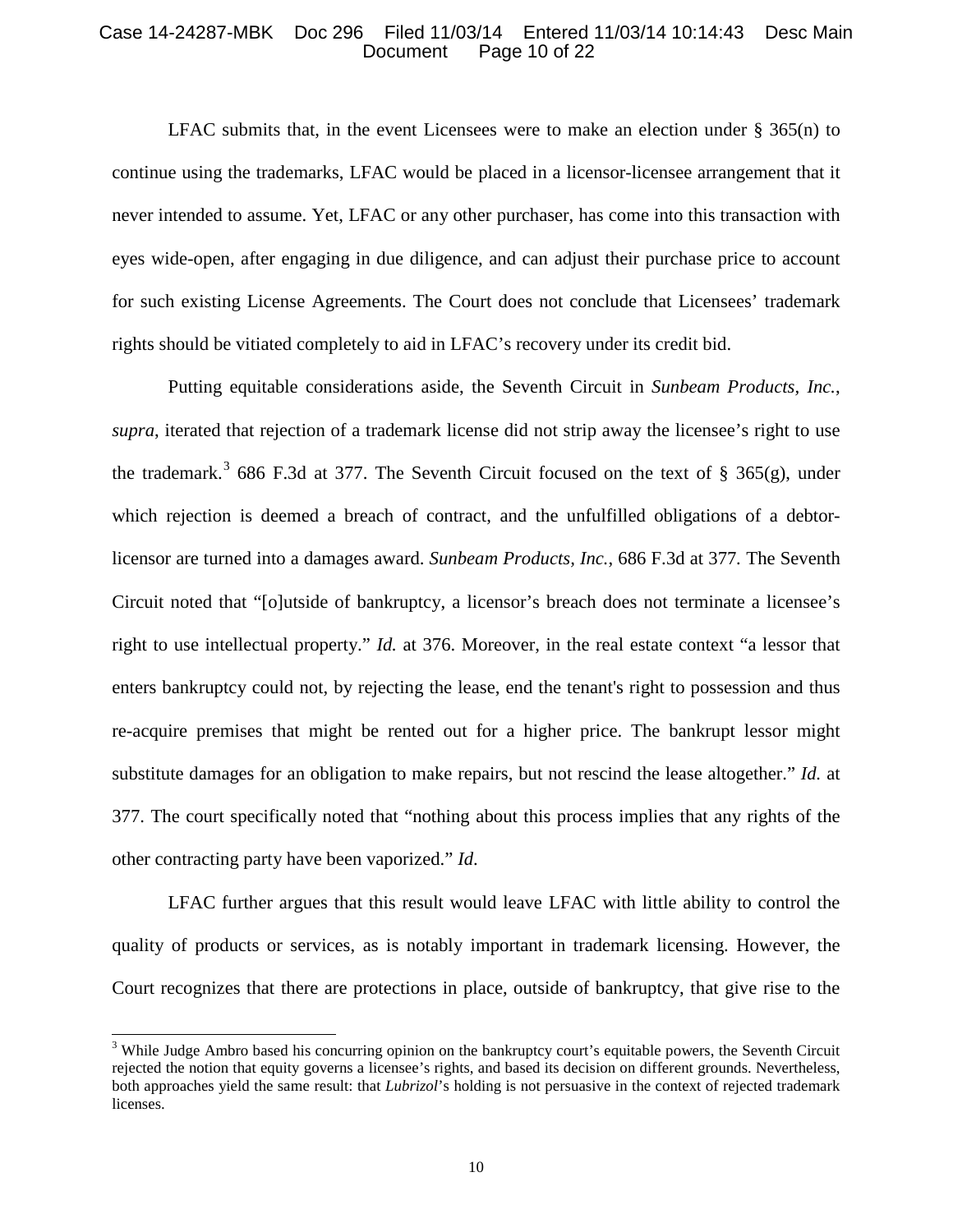### Case 14-24287-MBK Doc 296 Filed 11/03/14 Entered 11/03/14 10:14:43 Desc Main Page 11 of 22

incentive for Licensees to maintain a certain standard of quality in using the licensor's trademark.

> [A] licensee's sale of trademarked goods of a quality differing from the licensor's set standards constitutes trademark infringement and unfair competition. As a result, "there are already incentives for licensees to maintain the licensor's quality control provisions lest a court find the licensee liable for infringement. The licensee is also, in effect, warranting to the public that its goods are of the same level of quality that the trademark signifies. Thus, the mechanism of market forces and the anti-fraud laws make it highly unlikely that licensees will abandon the quality standards to which they originally agreed."

David M. Jenkins, Comment, *[Licenses, Trademarks, and](https://a.next.westlaw.com/Link/Document/FullText?findType=Y&serNum=0101977743&pubNum=1176&fi=co_pp_sp_1176_149&originationContext=document&transitionType=DocumentItem&contextData=%28sc.Keycite%29#co_pp_sp_1176_149) Bankruptcy, Oh My: Trademark Licensing and the Perils of Licensor Bankruptcy,* 25 J. Marshall [L.Rev. 143, 162–64](https://a.next.westlaw.com/Link/Document/FullText?findType=Y&serNum=0101977743&pubNum=1176&fi=co_pp_sp_1176_149&originationContext=document&transitionType=DocumentItem&contextData=%28sc.Keycite%29#co_pp_sp_1176_149) (1991) (citations omitted).

The Court is cognizant of a bill recently passed by the U.S. House of Representatives, which seeks to include "trademarks" in the Bankruptcy Code definition of "intellectual property," and further seeks to add language to § 365 which would provide that "in the case of a trademark . . . the trustee shall not be relieved of a contractual obligation to monitor and control the quality of a licensed product or service." Innovation Act of 2013, H.R. 3309, 113th Cong. § 6(d) (2013). Although not dispositive to this Court's decision<sup>[4](#page-10-0)</sup>, the fact that this legislation is pending suggests that Congress is aware of the prejudice to trademark licensees from the

 $\overline{a}$ 

<span id="page-10-0"></span><sup>4</sup> Indeed, several courts have referred to pending legislation to aid in rendering a decision. *See, e.g., In re Braman*, No. 02–21332, 2003 WL 25273839, at \*4 n.15 (Bankr. D. Idaho Mar. 31, 2003) ("The Court notes that pending bankruptcy legislation would remove the modifier "substantial" from the § 707(b) concept of abuse . . . ."); *Phillips v. Hood River School District*, No. CV 98-1161-AS, 1999 WL 562682, at \*6 (D. Or. Apr. 22, 1999) ("[T]he court also notes that legislation is pending with the Oregon Legislature that will resolve the precise issues faced by the court."); *Sherman v. Smith,* No. 92-6947, 1993 WL 433317 at \*6 n.2, (4th Cir. Oct. 27, 1993) ("[I]t may be appropriate to note that under legislation currently pending in Congress, 28 U.S.C. § 2254(d) would be amended to make clear that the State bears the burden of persuading the court that constitutional error was harmless on federal collateral review.").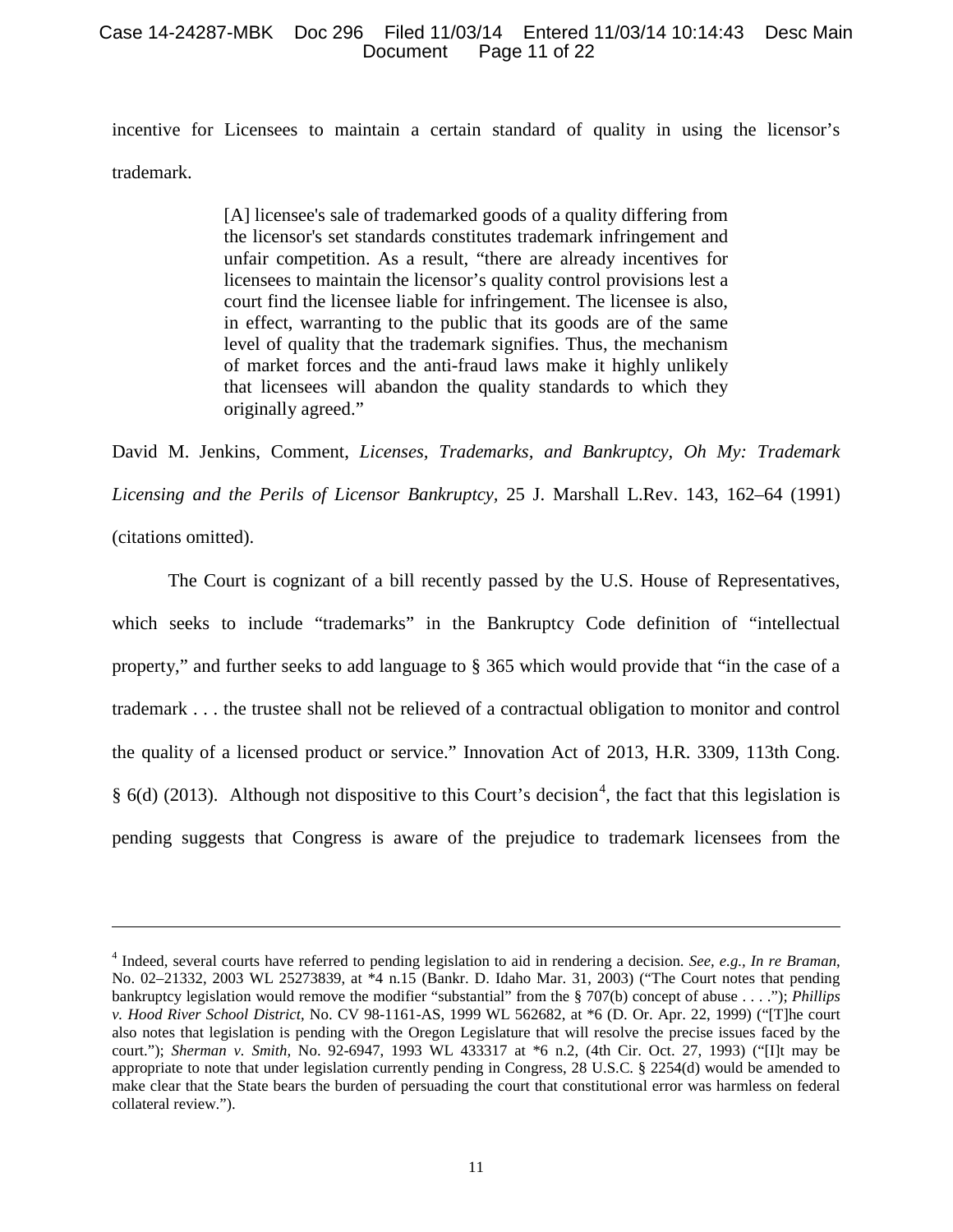#### Case 14-24287-MBK Doc 296 Filed 11/03/14 Entered 11/03/14 10:14:43 Desc Main Page 12 of 22

approach espoused by LFAC, and is attempting to remedy the omission of "trademarks" from its definition of "intellectual property".

# *(II) A sale of Debtors' assets pursuant to 11 U.S.C. §§ 363(b) and (f) does not trump nor extinguish the rights of third party licensees under § 365(n), in the absence of consent.*

Sections 363(b) and (f) of the Bankruptcy Code permit a debtor-in-possession to make a sale of a debtor's assets free and clear of any interest in property. LFAC contends that the sale of Debtors' assets pursuant to these Code sections effectuated a free and clear conveyance of Licensees' trademark rights to LFAC, such that the dictates of  $\S$  365(n) no longer come into play. The Court disagrees and rules that the interests held by Licensees were *not* extinguished by the sale because in the absence of consent, a sale under § 363(f) does *not* trump the rights granted to Licensees by § 365(n).

## *(A) Consent*

LFAC argues that Licensees impliedly consented to the vitiation of their § 365(n) rights by failing to object to the Sale Motion. The Court disagrees. LFAC relies on a line of cases which set forth the notion that failure to object equates to consent for purposes of § 363(f). However, integral to the decision in each of those cases was the fact that the non-objecting parties were provided with adequate notice. *FutureSource, LLC v. Reuters*, 312 F.3d 281, 285 (7th Cir. 2002) ("[L]ack of objection (**provided of course there is notice**) counts as consent."); *In re Tabone, Inc.,* 175 B.R. 855, 858 (Bankr. D.N.J. 1994) ("The Notice of Private Sale issued by the trustee **clearly states** that the sale was to be free and clear of all liens"); *In re Elliot,* 94 B.R. 343, 345 (E.D. Pa. 1988) ("Citicorp consented to the sale by failing to make any timely objection **after receiving notice of the sale**.") (emphasis added). By contrast, and for the reasons below, the Court finds that Licensees were not provided with adequate notice that their rights were at risk of being stripped away as a consequence of the sale.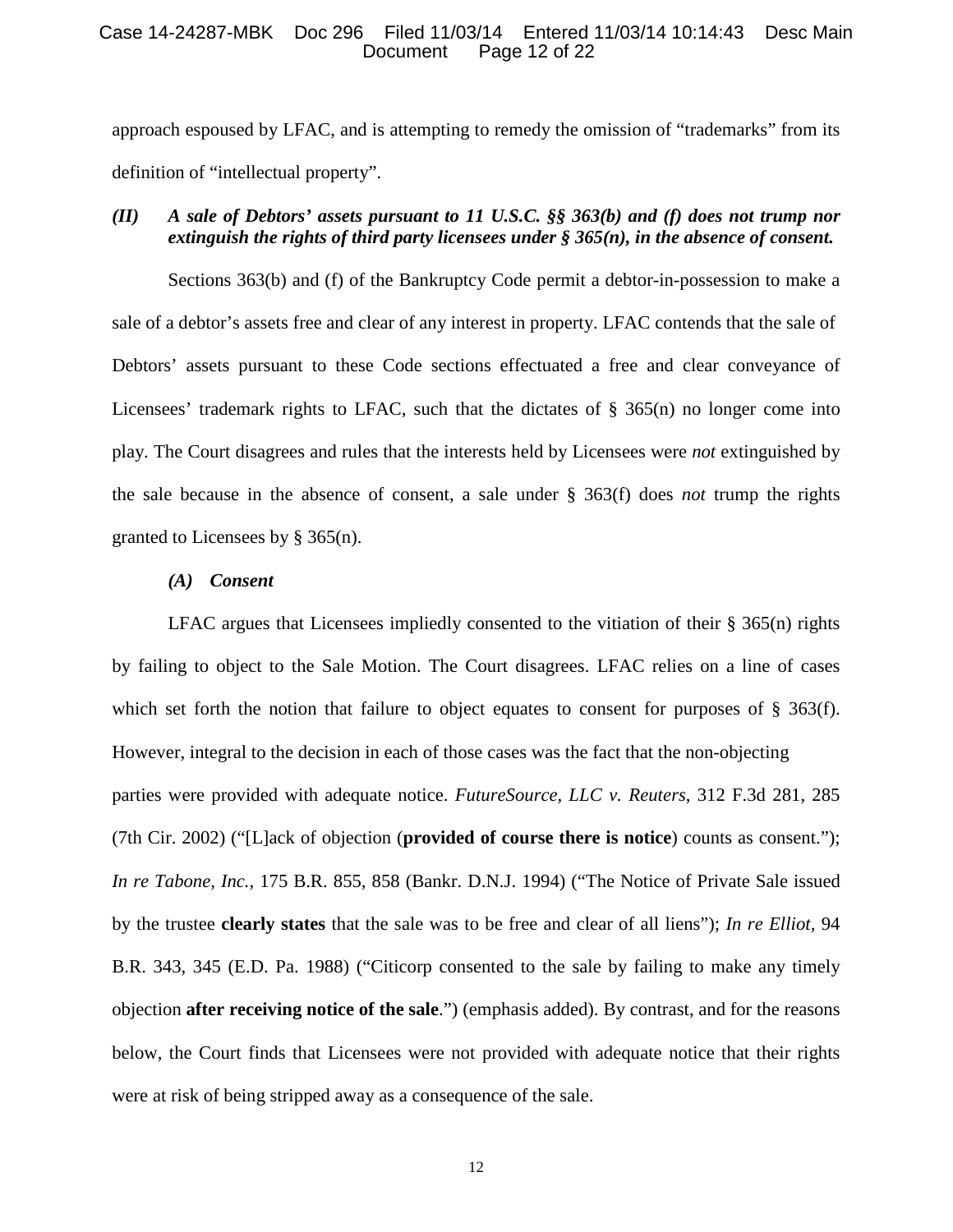## Case 14-24287-MBK Doc 296 Filed 11/03/14 Entered 11/03/14 10:14:43 Desc Main Document Page 13 of 22

At the outset, the Court notes that a party in interest must first traverse a labyrinth of cross-referenced definitions and a complicated network of corresponding paragraphs with annexed schedules in order to discern exactly what has been offered for sale in this matter. As noted by BSL's counsel:

> Annexed to the Debtors motion for the approval of the APA is a copy of the APA itself, annexed thereto as "Exhibit A." In the motion itself the Debtor refers, at paragraph 13, to the "Purchased Assets," which, in turn, refers to section 2.1 of the APA for its definition. The term and paragraph itself then refer to those items as more particularly described in schedule 2.1 of the "Seller Disclosure Schedule." The purchased assets again refer to a term defined in the purchase agreement at paragraph 2.1 called the "Purchased Intellectual Property." The excluded assets defined in subparagraph (c) of paragraph 13 of the motion for approval of the sale list a number of items including "Excluded Contracts" and "any Assumed Contract that requires the consent of a third-party to be assumed and assigned hereunder as to which, by the Closing Date, such consent has not been obtained...." All capitalized terms are defined in the APA.

> On page 8 of the APA, the Debtors and LFAC define the "Purchased Assets." These include "all Assumed Contracts" and, at subparagraph (n) of paragraph 2.1, they provide for the "Purchased Intellectual Property." The term "Purchased Intellectual Property" is, in turn, defined on page 6 of the APA, as among other things, "all of the following intellectual property owned by Sellers: the recipes used in the business or otherwise listed on section 1.1(d) of the Seller Disclosure Schedule. . . the Trademarks listed on section 5.7(a) of the Seller Disclosure Schedule". The "Seller Disclosure Schedule" is defined as "the disclosure schedule delivered by Sellers to Purchaser not later than five (5) business days following the date hereof." The term "Assumed Contracts" is, in turn, defined on page 2 of the APA as those contracts that are set forth in section 2.1 (a) of the Seller Disclosure Schedule and "have not been rejected (or are the subject of a notice of rejection or a pending rejection motion) by Sellers or designated as Excluded Contracts pursuant to section 2.6(b)."

> Paragraph 2.2 of the APA, on page 9 thereof, refers to Excluded Assets as including at subparagraph (f) "all Excluded Contracts". That term, in turn, is defined at page 3 of the APA, "'Excluded Contracts' means the Contracts set forth on Section 1.1(a) of the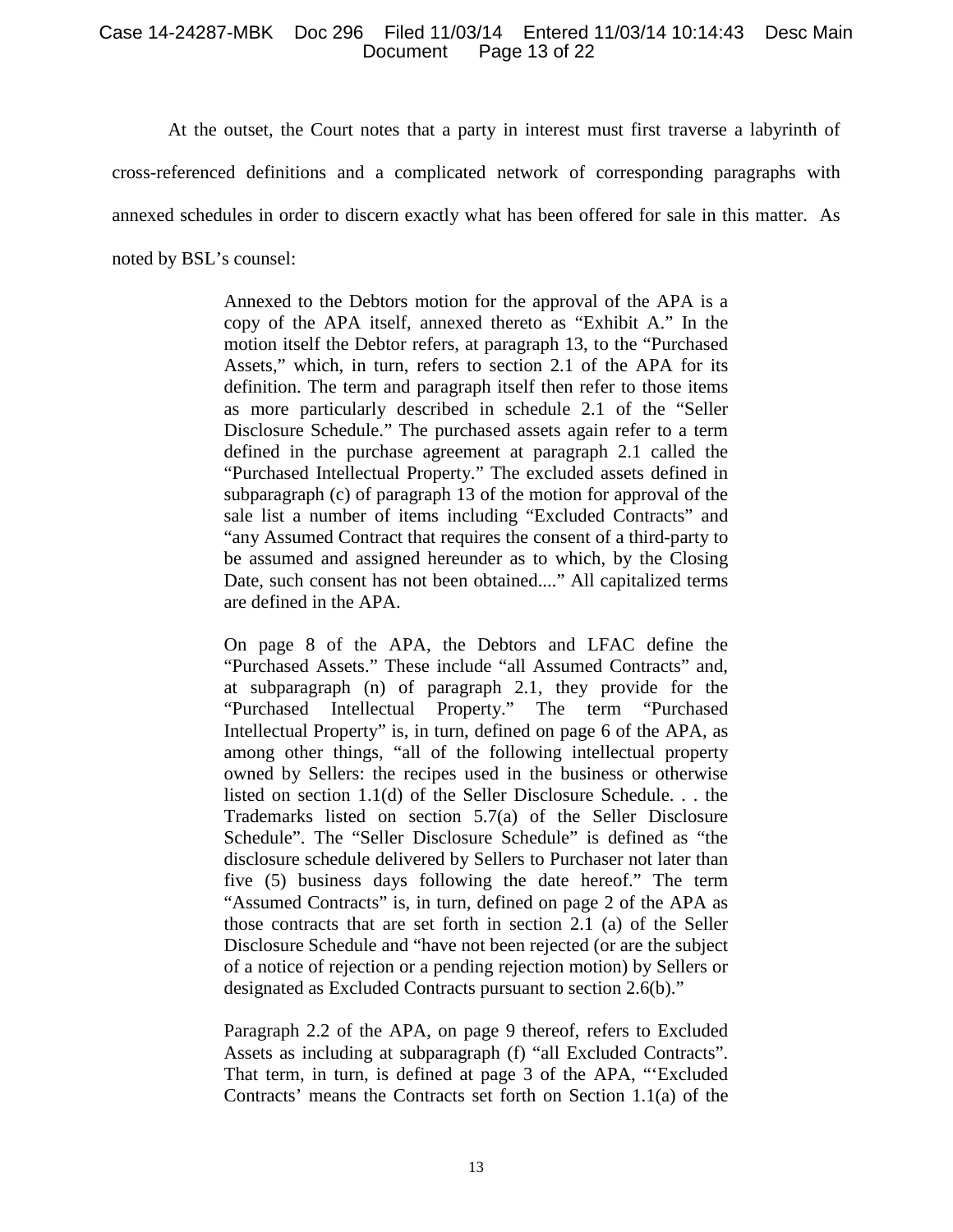## Case 14-24287-MBK Doc 296 Filed 11/03/14 Entered 11/03/14 10:14:43 Desc Main Page 14 of 22

Seller Disclosure Schedule. . . ." As further discussed below, the Seller Disclosure Schedule, placed before the Court by LFAC for the first time with its moving papers, specifically lists the subject license agreements as among the "Excluded Contracts."

*Docket No. 282, Response of BSL, p. 3-4.* This Court must admit, candidly, that it has difficulty

following the definitional maze put in place under the APA. Not only is it unclear as to what was being sold, there is no clear discussion as to what rights were purported to be taken away as a result of the sale. Thus, Licensees had no apparent reason to believe that an objection would be necessary in order to retain their rights under  $\S 365(n)$  $\S 365(n)$  $\S 365(n)$ .<sup>5</sup> Indeed, the inclusion of the specific License Agreements on the Seller Disclosure Schedule as "Excluded Assets" only adds to the confusion facing Licensees attempting to discern their rights and suggests to a reasonable person that their interests will be unaffected by the Sale Motion.

In *In re Lower Bucks Hospital*, 571 F. App'x 139 (3d Cir. 2014), the Third Circuit excised a third party release from a Chapter 11 plan on the basis that it was not adequately disclosed to the affected parties. The Third Circuit stated:

> **[T]he reference to the Release in the disclosure statement was contained in a single paragraph in a 62–page document**. **No use was made of underlined, italicized or boldfaced text to emphasize the Release or to distinguish it from the more typical releases between the parties to the settlement.**

> **The reference in the proposed plan of reorganization was even less direct and similarly obscured by myriad other information disclosed. The Release was also omitted from numerous sections of the disclosure statement where it was arguably relevant**, including: (1) Summary of Key Terms of the Plan; (2) Summary of Distributions Under the Plan; (3) The Bond Trustee Litigation; (4) Treatment of Claims Against the Debtors; and (5) Conditions Precedent to Confirmation of the Plan and the Occurrence of the Effective Date. As Judge Frank explained, "[i]n both presentation and placement, the documents sent to the

<span id="page-13-0"></span><sup>&</sup>lt;sup>5</sup> For lack of notice, Licensees also missed the opportunity to request adequate protection pursuant to § 363(e).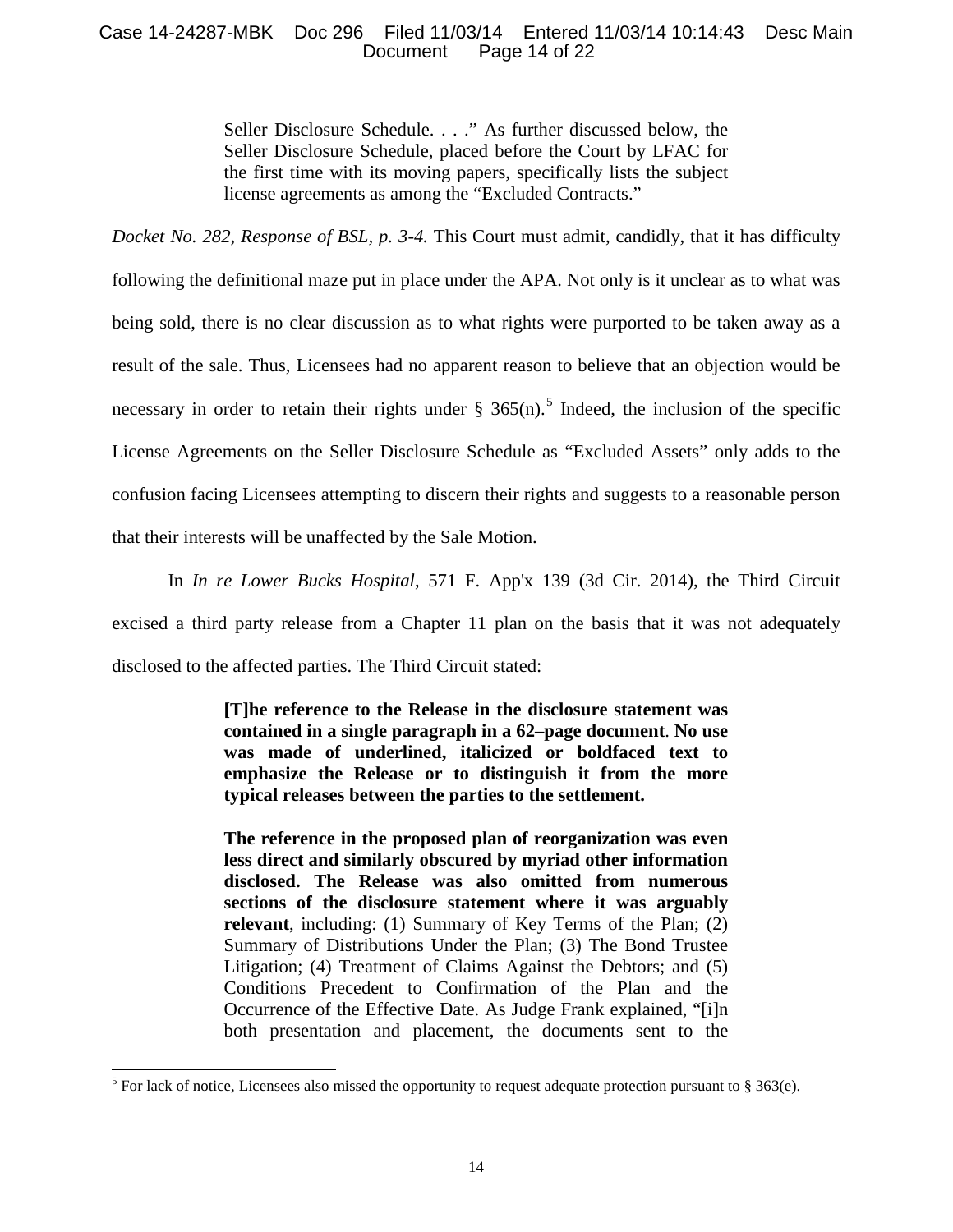## Case 14-24287-MBK Doc 296 Filed 11/03/14 Entered 11/03/14 10:14:43 Desc Main Page 15 of 22

Bondholders did not differentiate the Third[-]Party Release from any of the other information provided, and **no effort was made to bring the existence of the Third–Party Release to the eyes and attention of the Bondholders**." Far from an abuse of discretion, the record in this case amply supports Judge Frank's conclusion about the inadequacy of disclosure.

*In re Lower Bucks Hosp.,* 571 F. App'x at 143 (emphasis added) (citations omitted). In the case at hand, the Court is cognizant of what is missing from Debtors' pleadings. Nowhere in Debtors'

Sale Motion or supporting submissions did Debtors state anything about the treatment of the

Licensees in particular, or the effect that the sale would have on their rights. The APA also

lacked any lucid and specific language that would place Licensees on notice that their rights

were to be vitiated upon the execution of the contemplated sale.<sup>[6](#page-14-0)</sup> Granted, the Proposed Order,

attached as part of Debtors' moving papers, addressed that the sale was to be clear of licensees'

rights. Embedded in the Proposed Order was the following language:

Except to the extent otherwise provided for in the [APA], title and interest in and to the Purchased Assets shall pass to the Purchaser at Closing free and clear of all liens (as that term is defined in section 101(37) of the Bankruptcy Code), claims (including, but not limited to, any "claim" as defined in Section 101(5) of the Bankruptcy Code), interests, and encumbrances, including, but not limited to, any lien (statutory or otherwise), hypothecation, encumbrance, liability, security interest, interest, mortgage, pledge, restriction, charge, instrument, license, preference, priority, security agreement, easement, covenant, reclamation claim, pledge, hypothecation, cause of action, suit, contract, right of first refusal, offset, recoupment, right of recovery, covenant, encroachment, option, right of recovery, alter-ego claim, environmental claim, successor liability claim, tax (including foreign, federal, state and local tax), Governmental Order, of any kind or nature (including (a) any conditional sale or other title retention agreement and any lease having substantially the same effect as any of the foregoing, (b) any assignment or deposit arrangement in the nature of a security device, (c) any claim based

<span id="page-14-0"></span> <sup>6</sup> Furthermore, the APA made many references to a Seller Disclosure Schedule, which Debtors failed to attach to the moving papers that were filed on July 14, 2014.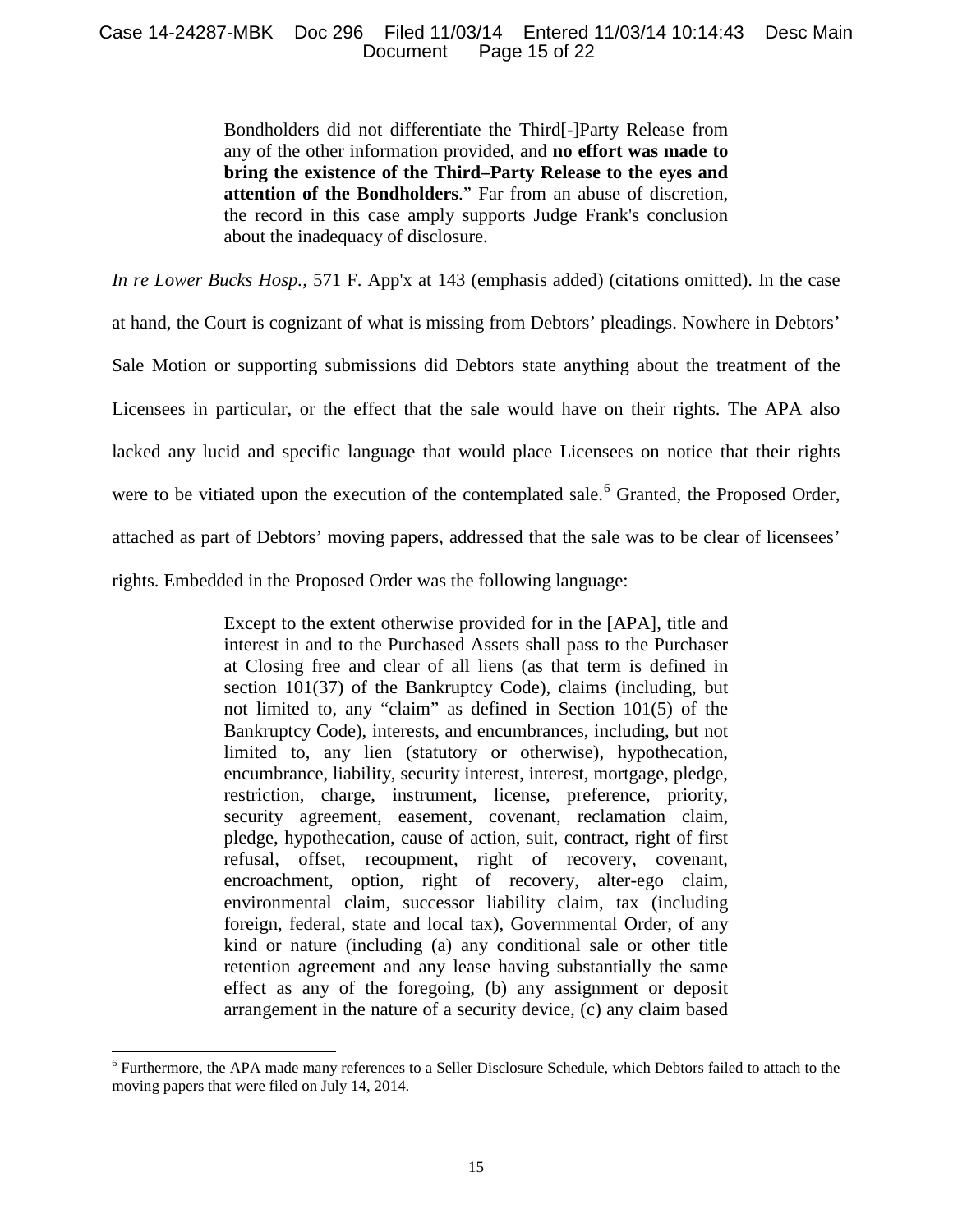#### Case 14-24287-MBK Doc 296 Filed 11/03/14 Entered 11/03/14 10:14:43 Desc Main Page 16 of 22

on any theory that the Purchaser is a successor, transferee or continuation of any of the Debtors, or (d) any leasehold interest, **license or other right, in favor of a third party** or the Debtors, to use any portion of the Purchased Assets), whether secured or unsecured, choate or inchoate, filed or unfiled, scheduled or unscheduled, noticed or unnoticed, recorded or unrecorded, contingent or non-contingent, perfected or unperfected, allowed or disallowed, liquidated or unliquidated, matured or unmatured, disputed or undisputed, material or non-material, known or unknown . . . pursuant to Section 363(f) of the Bankruptcy Code, with all such Liens and Claims upon the Purchased Assets to be unconditionally released, discharged and terminated"

*Docket No. 22, Proposed Order, p. 10* (emphasis added)*.* However, the reference to the third party licenses was a mere ten words, buried within a single twenty-nine page document, which itself was affixed to a CM/ECF filing totaling one hundred twenty-nine pages. Debtors' moving papers collectively failed to direct attention specifically to the proposition that the sale would strip Licensees of their rights or to bring such consequence to Licensees' attention.<sup>[7](#page-15-0)</sup> The Sale Motion did not identify individual Licensees, reference § 365(n) rights, or reflect that assumption/rejection of the License Agreements was unnecessary as a result of the § 363 sale. Certainly, no mention of these issues was brought before this Court at the hearing on the Sale Motion.

The Court posits that the content of the Sale Motion was a calculated effort to camouflage the intent to treat the License Agreements as vitiated without raising the specter of § 365(n) rights. Thus, it would be inequitable for this Court to find that Licensees consented to the termination of their rights. The Court is confident that had Licensees not been deprived of

<span id="page-15-0"></span><sup>&</sup>lt;sup>7</sup> The parties clearly understand how to fashion such appropriate and unambiguous language placing Licensees on notice as to elimination of contractual rights. After the Sale Order was entered, Debtors filed the Rejection Motion, wherein Debtors explicitly sought to reject the License Agreements held with Licensees. While the Rejection Motion was later withdrawn in part, i.e., with respect to Licensees, Debtors' original attempt to reject the License Agreements at issue indicates a mutual belief that Licensees' rights were not extinguished as a result of the sale. Indeed, other license agreements were rejected after the sale. The Court is left to wonder why the filing of the Rejection Motion even was necessary if §§ 363(b) and (f) do in fact trump § 365.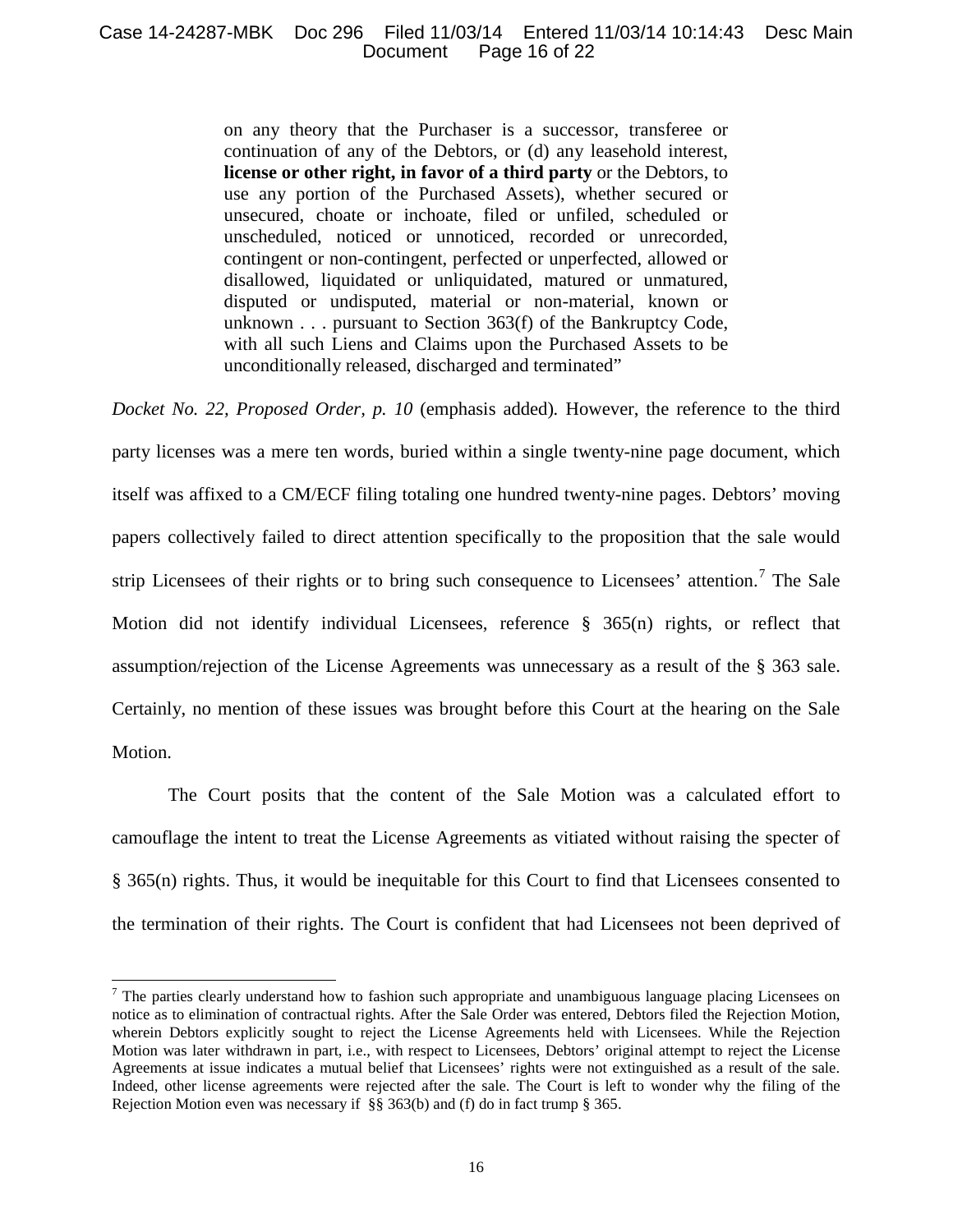## Case 14-24287-MBK Doc 296 Filed 11/03/14 Entered 11/03/14 10:14:43 Desc Main Page 17 of 22

adequate notice regarding the extinguishment of their rights, they very well would have objected in a timely fashion, and the Court would have found that their rights under § 365(n) were intact.

## *(B) Interplay of 11 U.S.C. §§ 363 and 365*

 $\overline{a}$ 

Since there has been little discussion on the interplay between  $\S$  363 and  $\S$  365(n), the Court is guided by cases that have interpreted the relationship between  $\S$  363 and  $\S$  365(h), as there are notable similarities between §§ 365(n) and 365(h).<sup>[8](#page-16-0)</sup> The Court holds that in the absence of consent, nothing in § 363(f) trumps, supersedes, or otherwise overrides the rights granted to Licensees under §  $365(n)$ . This conclusion is based on two factors: the principle of statutory construction that the specific governs the general; and the legislative history of § 365.

It is well established that the appropriate way to construe a statute is to conclude that the specific governs over the general.

> An accepted principle of statutory construction is that the specific prevails over the general. *See Matter of Nobelman,* 968 F.2d 483, 488 (5th Cir. 1992), *aff'd,* 508 U.S. 324, 113 S.Ct. 2106, 124 L.Ed.2d 228 (1993) ("General language of a statute does not prevail over matters specifically dealt with in another part of the same enactment"); *In re Pacific Far East Line, Inc.,* 644 F.2d 1290, 1293 (9th Cir. 1981). "When there is potential for conflict, specific provisions should prevail over the more general." *In re Nadler,* 122 B.R. 162, 166 (Bankr. D. Mass. 1990) (citing *Jett v. Dallas Independent School Dist.,* 491 U.S. 701, 109 S.Ct. 2702, 105 L.Ed.2d 598 (1989)).

*In re Churchill Properties III, Ltd. P'ship*, 197 B.R. 283, 288 (Bankr. N.D. Ill. 1996). In

*Churchill*, the court recognized that § 365(h) is specific, as it grants a particular set of clearly

<span id="page-16-0"></span><sup>&</sup>lt;sup>8</sup> "Subsections (h) and (n) of § 365 apply to very different situations, but are somewhat similar in their approach to treating rejected lessees and licensees. . . . Thus, cases interpreting § 365(h) are helpful, if not persuasive, in addressing situations such as this one." *In re Dynamic Tooling Sys., Inc.,* 349 B.R. 847, 855-56 (Bankr. D. Kan. 2006). Under § 365(h), the lessee to a rejected real property lease may either treat the rejection as a lease termination and sue for monetary damages, or remain in possession for the balance of the lease and continue to make rent payments.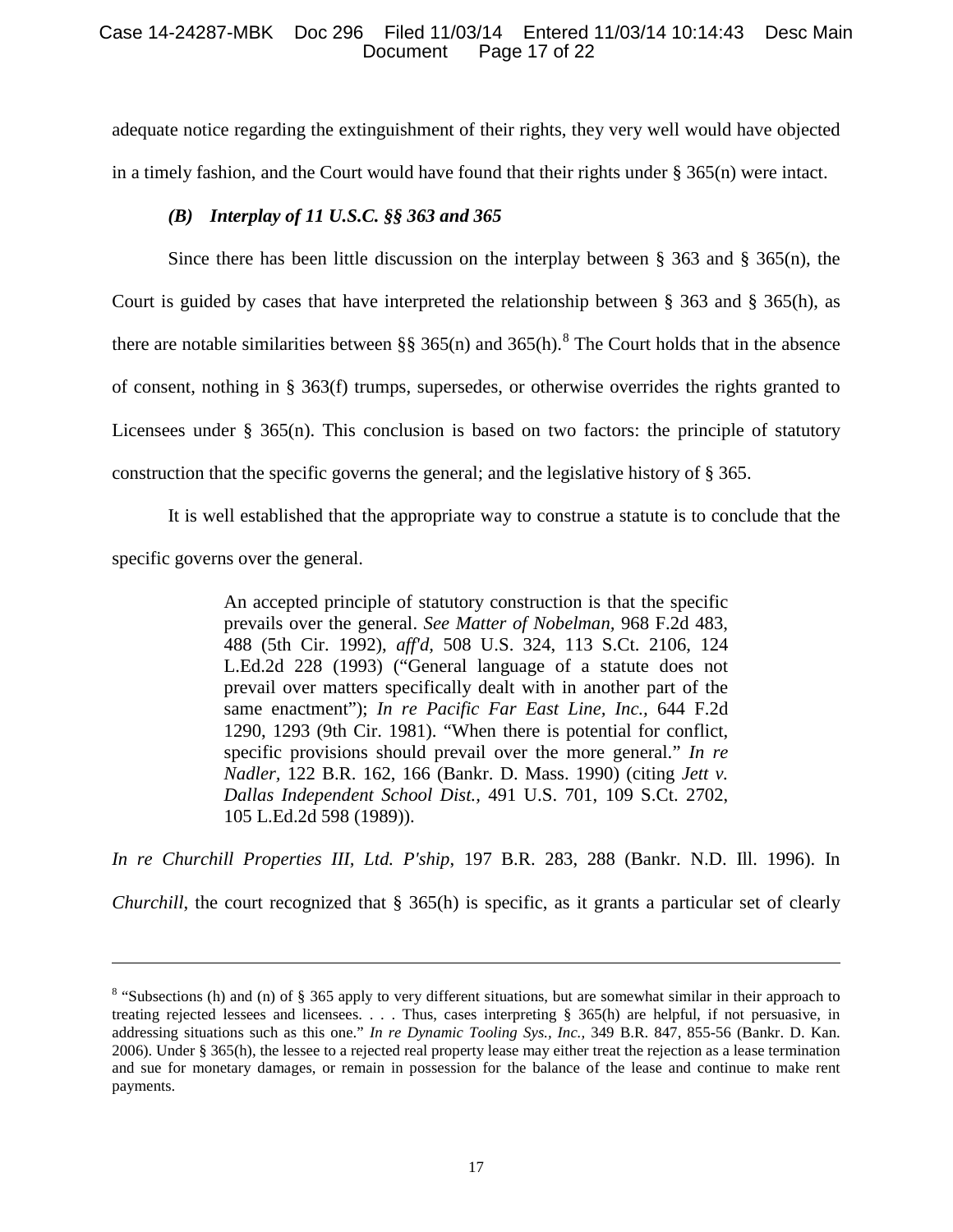## Case 14-24287-MBK Doc 296 Filed 11/03/14 Entered 11/03/14 10:14:43 Desc Main Page 18 of 22

stated rights to lessees of rejected leases. That is, Congress specifically gave lessees the option to remain in possession after a lease rejection. If the court were to allow a § 363(f) sale free and clear of the lessee's interest, "the application of [§ 365(h)] as it relates to non-debtor lessees would be nugatory." *In re Churchill Properties*, 197 B.R. at 288. Indeed, "it would make little sense to permit a general provision, such as [§] 363(f), to override [§ 365's] purpose. The Code is not intended to be read in a vacuum." *Id*.

Like § 365(h), subsection (n) is specific in granting certain rights to licensees of rejected intellectual property licenses. The specific language in § 365(n) should not be overcome by the broad text of § 363(f). Accordingly, the general provision of § 363(f) does not wipe away the rights granted to Licensees by § 365(n). "[T]he recognition of Section 365 is more compelling and should rule the day." *In re Churchill Properties,* 197 B.R*.* at 287.

Moreover, the legislative history of § 365(h) evinces that Congress had the desire to protect the rights of tenants.

> A 1978 Senate Report remarked that under the terms of § 365(h), "the tenant will not be deprived of his estate for the term for which he bargained." S. Rep. No. 95–989, at 60 (1978). . . . The Section– by–Section Analysis of the 1994 amendments to the Bankruptcy Code further reflect a Congressional desire to protect the rights of those who are lessees of debtors:

> > This section clarifies section 365 of the Bankruptcy Code to mandate that lessees cannot have their rights stripped away if a debtor rejects its obligation as a lessor in bankruptcy. This section expressly provides guidance in the interpretation of the term "possession" in the context of the statute. The term has been interpreted by some courts in recent cases to be only a right of possession (citations omitted). This section will enable the lessee to retain its rights that appurtenant to its leasehold. These rights include the amount and timing of payment of rent or other amounts payable by the lessee, the right to use, possess, quiet enjoyment, sublet and assign.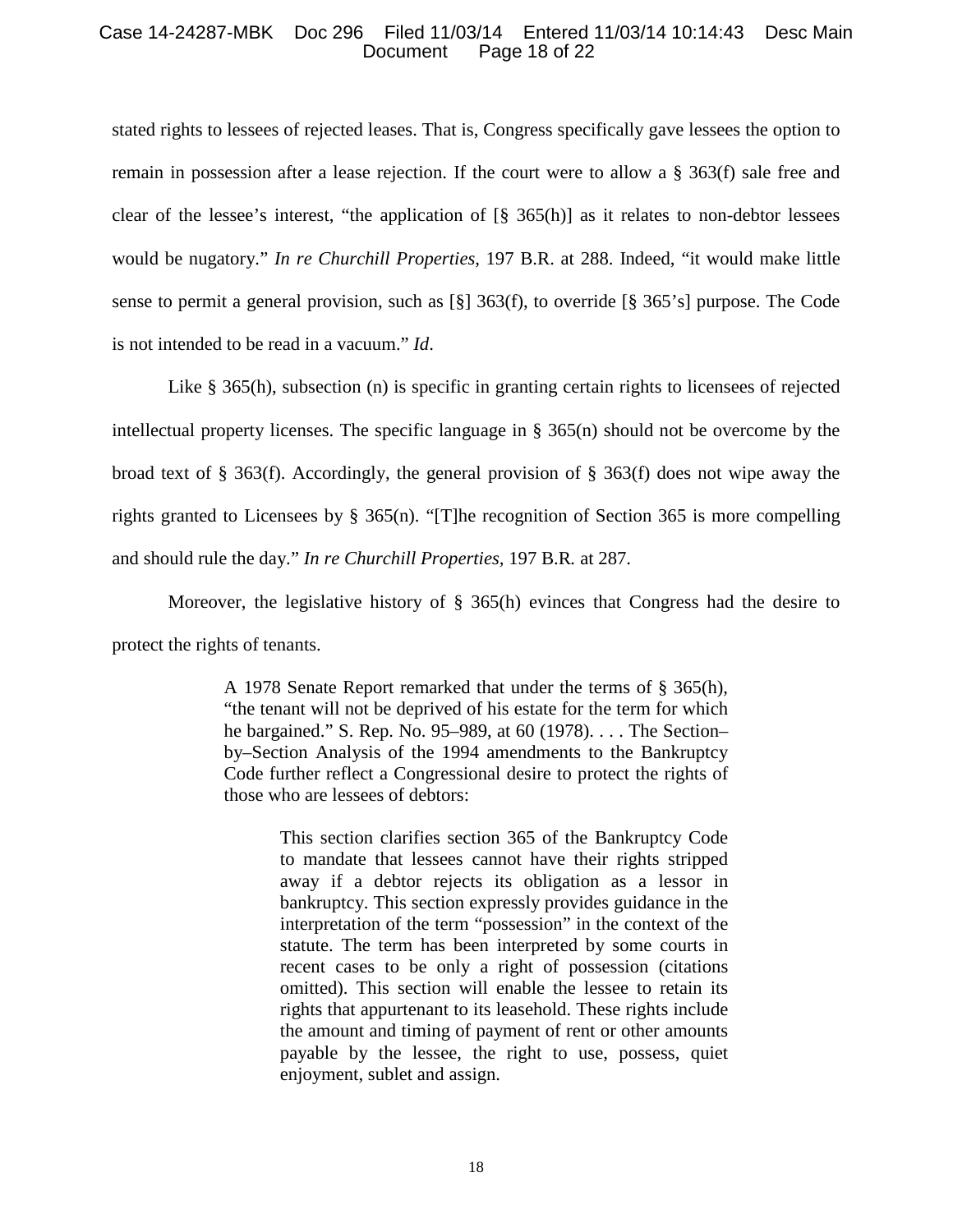#### Case 14-24287-MBK Doc 296 Filed 11/03/14 Entered 11/03/14 10:14:43 Desc Main Page 19 of 22

*In re Zota Petroleums, LLC*, 482 B.R. 154, 161-62 (Bankr. E.D. Va. 2012) (citations omitted). The court in *In re Haskell L.P.,* 321 B.R. 1 (Bankr. D. Mass. 2005) also noted the legislative history to § 365(h), and denied the debtor's motion to sell real property free and clear of a leasehold interest under § 363(f) because such a sale would permit the debtor to achieve under § 363 what it was proscribed from achieving under § 365(h), namely, stripping the lessee of its rights to possession. This line of reasoning fits squarely with Congressional intent, and with the principle of statutory construction that the specific governs over the general.<sup>[9](#page-18-0)</sup>

In arguing that the § 363 sale cut off Licensees' rights, LFAC relies on *Precision Indus., Inc. v. Qualitech Steel SBQ, LLC*, 327 F.3d 537 (7th Cir. 2003), wherein the Seventh Circuit held that a sale under § 363(f) stripped a lessee of its rights to possession under § 365(h). The Seventh Circuit reasoned: (1) the text of those sections of the Code does not suggest that one supersedes the other; (2) the language of  $\S 365(h)$  is limited in scope since it only references rejection and does not mention anything about the sale of property of the estate; and (3) § 363 itself provides protection in the form of adequate protection to those who may be negatively affected by a sale. *Id.* at 547-48. For the aforementioned reasons, this Court is not persuaded by the reasoning set forth in *Qualitech.*[10](#page-18-1)

LFAC also relies on *Compak Companies, LLC v. Johnson*, 415 B.R. 334, 342-43 (N.D. Ill. 2009)*,* where the court stated, "[a]s we interpret *Qualitech*, § 365(n) would not prevent the trustee or the debtor-in-possession from extinguishing a license in a sale of intellectual property

<span id="page-18-0"></span> <sup>9</sup> *See also In re Taylor,* 198 B.R. 142 (Bankr. D. S.C. 1996); *In re Samaritan Alliance, LLC,* 2007 WL 4162918 (Bankr. E.D. Ky. Nov. 21, 2007); and *In re LHD Realty Corp.,* 20 B.R. 717 (Bankr. S.D. Ind. 1982).

<span id="page-18-1"></span><sup>&</sup>lt;sup>10</sup> "The rationale behind cases prohibiting the extinguishment of a sublessee's [§ 365\(h\)](https://a.next.westlaw.com/Link/Document/FullText?findType=L&pubNum=1000546&cite=11USCAS365&originationContext=document&transitionType=DocumentItem&contextData=%28sc.UserEnteredCitation%29#co_pp_f383000077b35) rights through a [§ 363](https://a.next.westlaw.com/Link/Document/FullText?findType=L&pubNum=1000546&cite=11USCAS363&originatingDoc=Icabcdeff0dea11e28757b822cf994add&refType=LQ&originationContext=document&transitionType=DocumentItem&contextData=%28sc.UserEnteredCitation%29) sale has been based in part upon the statutory construction principle that the more specific provision should prevail over the general. . . . Cases disapproving the [§ 363](https://a.next.westlaw.com/Link/Document/FullText?findType=L&pubNum=1000546&cite=11USCAS363&originatingDoc=Icabcdeff0dea11e28757b822cf994add&refType=LQ&originationContext=document&transitionType=DocumentItem&contextData=%28sc.UserEnteredCitation%29) sale of leases to extinguish [§ 365\(h\)](https://a.next.westlaw.com/Link/Document/FullText?findType=L&pubNum=1000546&cite=11USCAS365&originationContext=document&transitionType=DocumentItem&contextData=%28sc.UserEnteredCitation%29#co_pp_f383000077b35) rights also rely upon the legislative history o[f § 365\(h\)](https://a.next.westlaw.com/Link/Document/FullText?findType=L&pubNum=1000546&cite=11USCAS365&originationContext=document&transitionType=DocumentItem&contextData=%28sc.UserEnteredCitation%29#co_pp_f383000077b35) . . . ." *In re Zota Petroleums, LLC*, 482 B.R. at 161.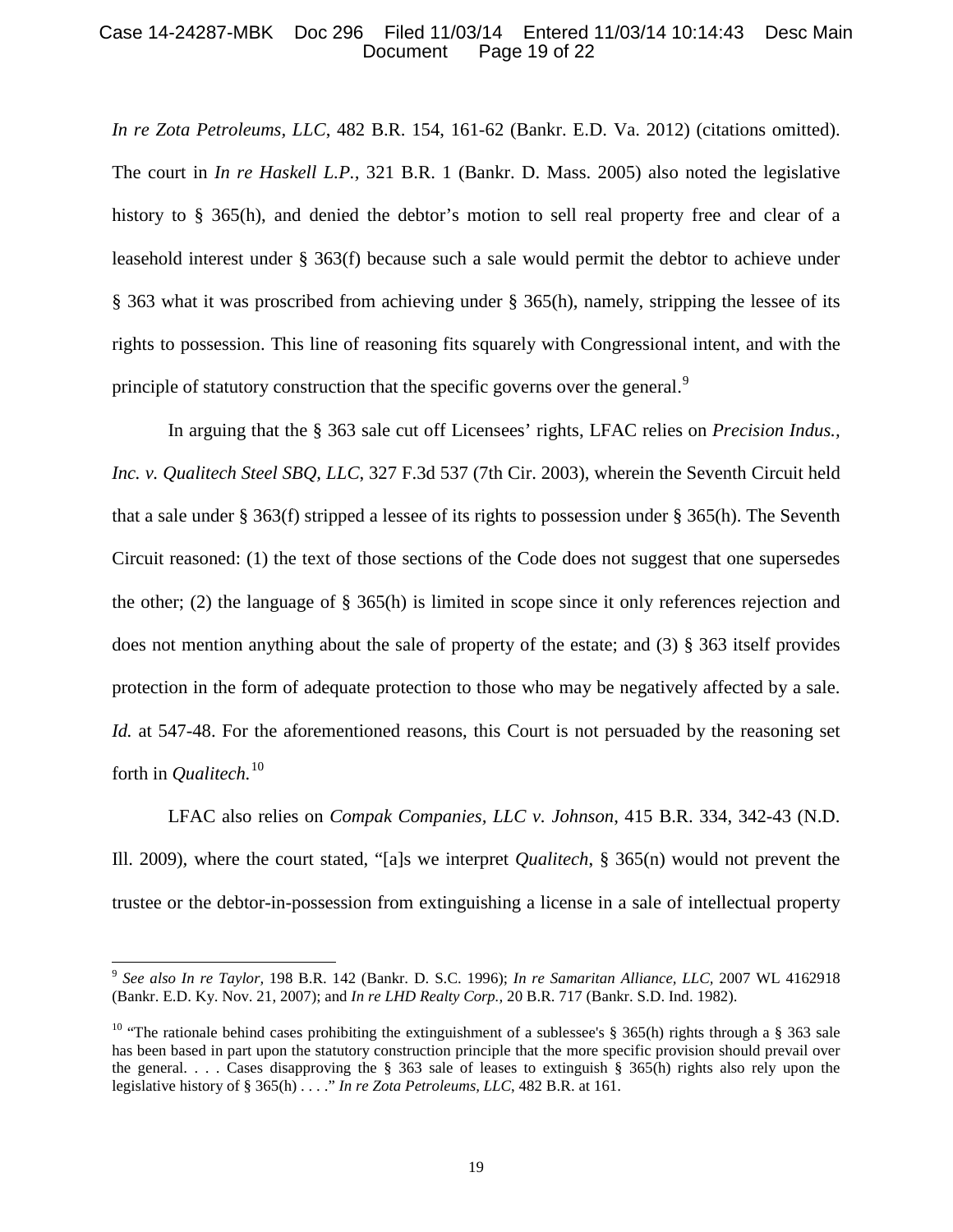### Case 14-24287-MBK Doc 296 Filed 11/03/14 Entered 11/03/14 10:14:43 Desc Main Page 20 of 22

free and clear of interests provided one of § 363(f)'s conditions was satisfied." However, the court in *Compak* noted that the sale may not have been permissible without the express or implied consent of the licensee. *Id.* at 343. "It is true that the Bankruptcy Code limits the conditions under which an interest can be extinguished by a bankruptcy sale, but one of those conditions is the consent of the interest holder, and lack of objection (provided of course there is notice) counts as consent." *Compak Companies, LLC*, 415 B.R. at 343, quoting *FutureSource, LLC v. Reuters*, 312 F.3d 281, 285 (7th Cir. 2002). As established above, Licensees did not consent to the sale, neither expressly nor impliedly. Thus, Licensees' rights under § 365(n) shall remain in place.

# *(III) Debtors are the only party entitled to the collection of royalties generated as a result of Licensees' use of licensed intellectual property.*

There is no question that Debtors' trademark, among other intellectual property, was sold to LFAC. However, explicitly excluded from the sale were the License Agreements between Debtors and Licensees, and the contract between Debtors and BSL. *Docket No. 268, Asset Purchase Agreement and Seller Disclosure Schedule 1.1(a).* Since the License Agreements themselves were not sold, and were neither assumed nor assigned, LFAC did *not* receive any rights under the agreements. Thus, while the trademarks and other intellectual property themselves were sold to LFAC, the rights as to the License Agreements remain with Debtors. As such, post-closing royalties generated by licenses would be due and owing to Debtors, *not*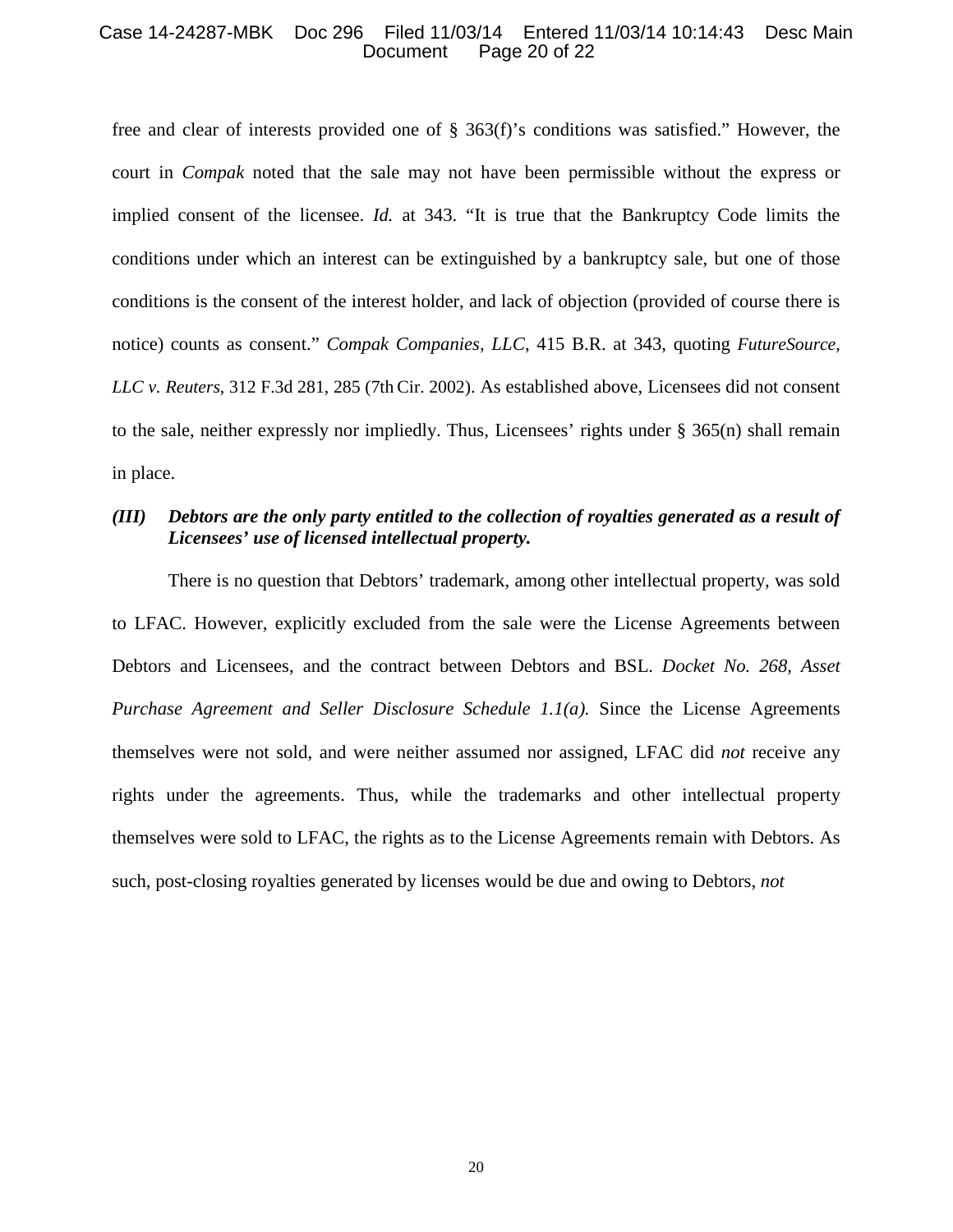#### Case 14-24287-MBK Doc 296 Filed 11/03/14 Entered 11/03/14 10:14:43 Desc Main Page 21 of 22

LFAC.<sup>[11](#page-20-0)</sup> The Third Circuit's decision in *In re CellNet Data Sys., Inc.*, 327 F.3d 242 (3d Cir. 2003) dictates this very result.

In *In re CellNet*, a debtor sold its intellectual property to a buyer, but the licensing agreements debtors held with third parties were explicitly excluded from the sale. The debtor later rejected the licensing agreements and the licensees elected to continue using the intellectual property pursuant to § 365(n). The Third Circuit held that the debtor, *not* the buyer, was entitled to the royalties generated under the license agreements. The court noted, "[t]he plain language of § 365(n)(2)(B) indicates that the renewed royalties are directly linked to the rejected contract, not the intellectual property" and that "the contract is the primary mechanism for determining where the royalties flow." *Id*. at 251. Accordingly, since LFAC did not purchase the License Agreements, the post-closing royalties belong to Debtors. However, LFAC did acquire "[a]ll accounts receivable related to the [b]usiness." *See Asset Purchase Agreement ¶ 2.1(l).* Thus, unpaid pre-closing royalties would appear to fall within this purchased asset category.

This of course leaves open the question as to what happens to the License Agreements going forward. The Court is aware that BSL has offered to purchase an assignment of the rights under the agreements, yet the Court wonders how it can do so since it cannot perform the owners' obligations. LFAC owns the trademarks and other intellectual properties. The same stumbling block faces the Debtors. The Court surmises that only LFAC actually can perform under the License Agreements, and that rejection is necessary.

<span id="page-20-0"></span><sup>&</sup>lt;sup>11</sup> Moreover, BSL has no ongoing or future rights under the Representation Agreement, which was simply an executory contract for services with Debtors. Upon rejection, BSL is left with only an unsecured claim. *See Sunbeam Products, Inc*, 686 F.3d at 377 ("[W]hen a debtor does not assume the contract before rejecting it, these damages are treated as a pre-petition obligation, which may be written down in common with other debts of the same class."). While the Court appreciates the extensive briefing and advocacy undertaken by BSL, its standing in this matter is highly questionable. BSL is not a party to any License Agreement.